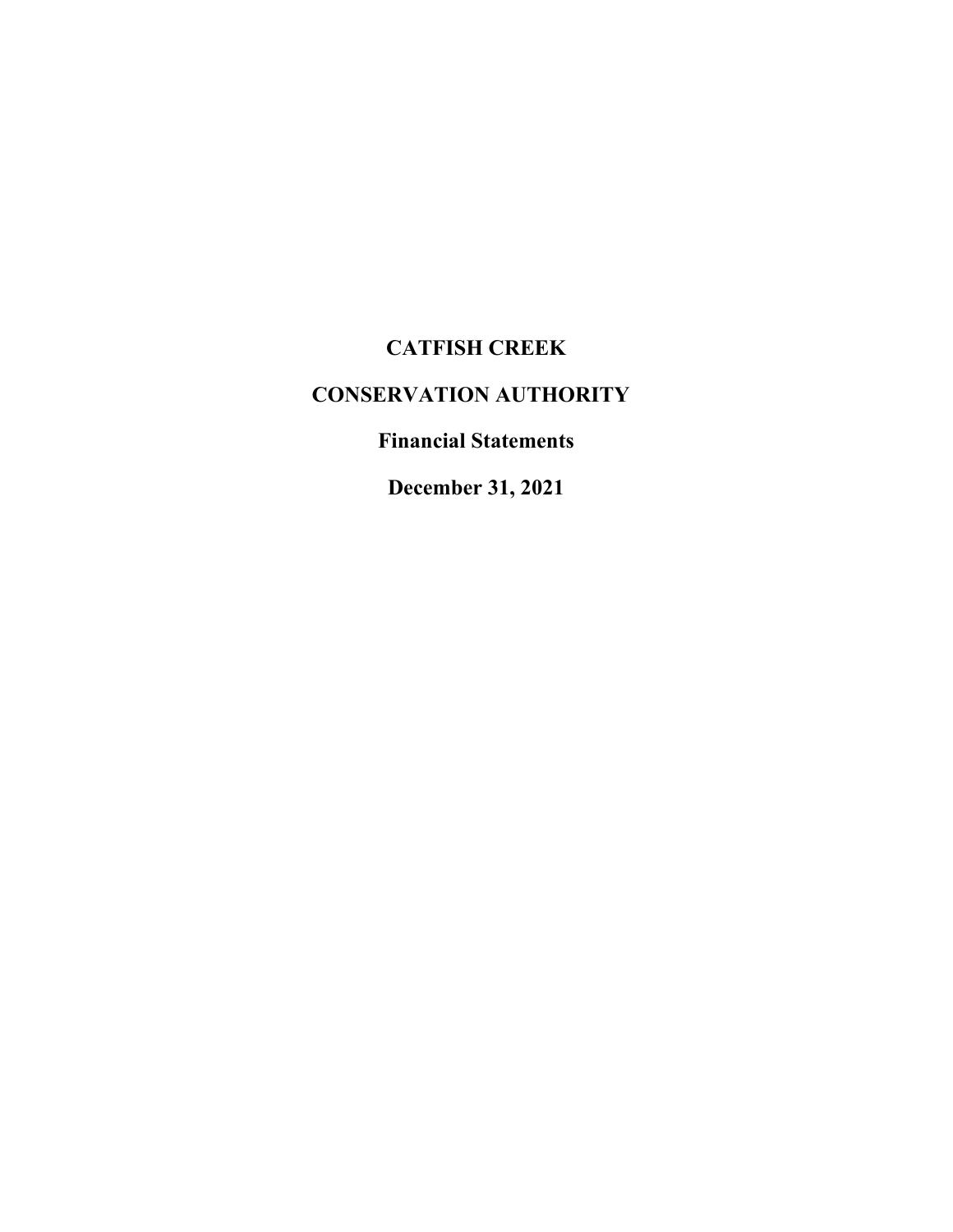## **Financial Statements**

# **For The Year Ended December 31, 2021**

| <b>Table of Contents</b>                               | <b>PAGE</b>    |
|--------------------------------------------------------|----------------|
| <b>Independent Auditors' Report</b>                    | $1 - 2$        |
| <b>Statement of Financial Position</b>                 | 3              |
| <b>Statement of Operations and Accumulated Surplus</b> | $\overline{4}$ |
| Statement of Change in Net Financial Assets            | 5              |
| <b>Statement of Cash Flows</b>                         | 6              |
| Notes to the Financial Statements                      | $7 - 15$       |
| Schedule of Internal Reserves                          | 16             |
| Schedule of Program Expenditures                       | 17             |
| Schedule of Other Expenditures                         | 18             |
| Schedule of Administrative Expenditures                | 19             |
| Schedule of Tangible Capital Assets for 2021           | 20             |
| Schedule of Tangible Capital Assets for 2020           | 21             |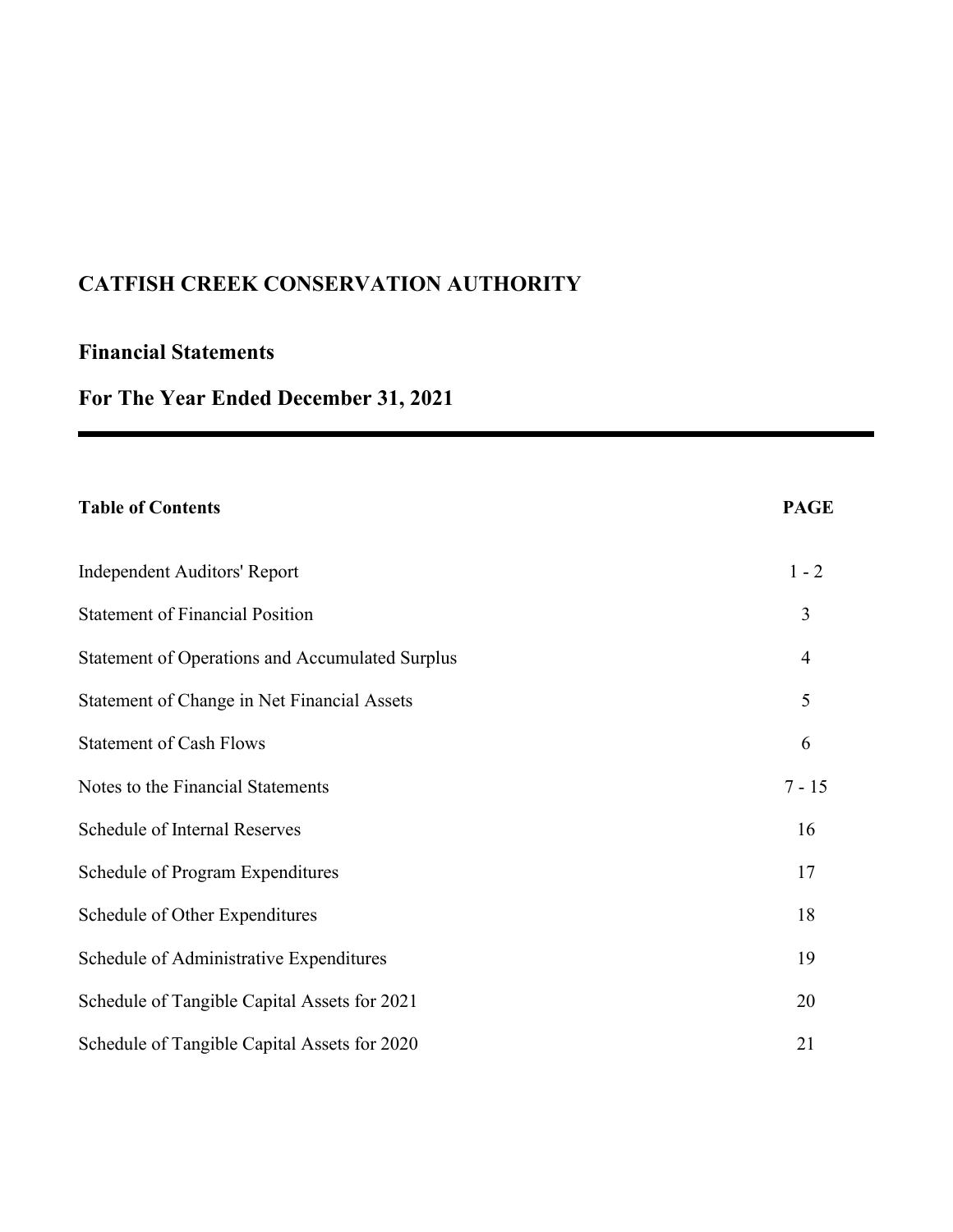

P. 519-633-0700 • F. 519-633-7009 450 Sunset Drive, St. Thomas, ON N5R 5V1

P. 519-773-9265 • F. 519-773-9683 25 John Street South, Aylmer, ON N5H 2C1

www.grahamscottenns.com

#### **INDEPENDENT AUDITORS' REPORT**

To the Members of **Catfish Creek Conservation Authority**:

#### **Qualified Opinion**

We have audited the financial statements of **Catfish Creek Conservation Authority**, which comprise the statement of financial position as at December 31, 2021, and the statement of operations and accumulated surplus, statement of changes in net financial assets and statement of cash flows for the year then ended, and notes to the financial statements, including a summary of significant accounting policies.

In our opinion, except for the effects of the matter described in the Basis for Qualified Opinion paragraph, the **Catfish Creek Conservation Authority**'s financial statements present fairly, in all material respects, the financial position of the **Catfish Creek Conservation Authority** as at December 31, 2021, and the results of its operations and its cash flows for the year then ended in accordance with Canadian accounting standards for public sector entities.

#### **Basis for Qualified Opinion**

In common with many charitable organizations, the organization derives revenue from donations, the completeness of which is not susceptible of satisfactory audit verification. Accordingly, our verification of these revenues was limited to the amounts recorded in the records of the organization and we were not able to determine whether any adjustments might be necessary to contributions and donations, revenues over expenditures, and cash flows for the year ending December 31, 2021 and year ending December 31, 2020, current assets as at December 31, 2021 and December 31, 2020, and net assets as at January 1, 2021 and December 31, 2021 for the 2021 year ended, as well as January 1, 2020 and December 31, 2020, for the 2020 year ended. Our audit on the financial statements for the year ended December 31, 2020 was modified accordingly because of the possible effects of this limitation in scope.

We conducted our audit in accordance with Canadian generally accepted auditing standards. Our responsibilities under those standards are further described in the *Auditors' Responsibilities for the Audit of the Financial Statements* section of our report. We are independent of the organization in accordance with the ethical requirements that are relevant to our audit of the financial statements in Canada, and we have fulfilled our other ethical responsibilities in accordance with these requirements. We believe that the audit evidence we have obtained is sufficient and appropriate to provide a basis for our qualified opinion.

#### **Responsibilities of Management and Those Charged with Governance for the Financial Statements**

Management is responsible for the preparation and fair presentation of the financial statements in accordance with Canadian accounting standards for public sector entities, and for such internal control as management determines is necessary to enable the preparation of financial statements that are free from material misstatement, whether due to fraud or error.

In preparing the financial statements, management is responsible for assessing the organization's ability to continue as a going concern, disclosing, as applicable, matters related to going concern and using the going concern basis of accounting unless management either intends to liquidate the organization or to cease operations, or has no realistic alternative but to do so.

Those charged with governance are responsible for overseeing the organization's financial reporting process.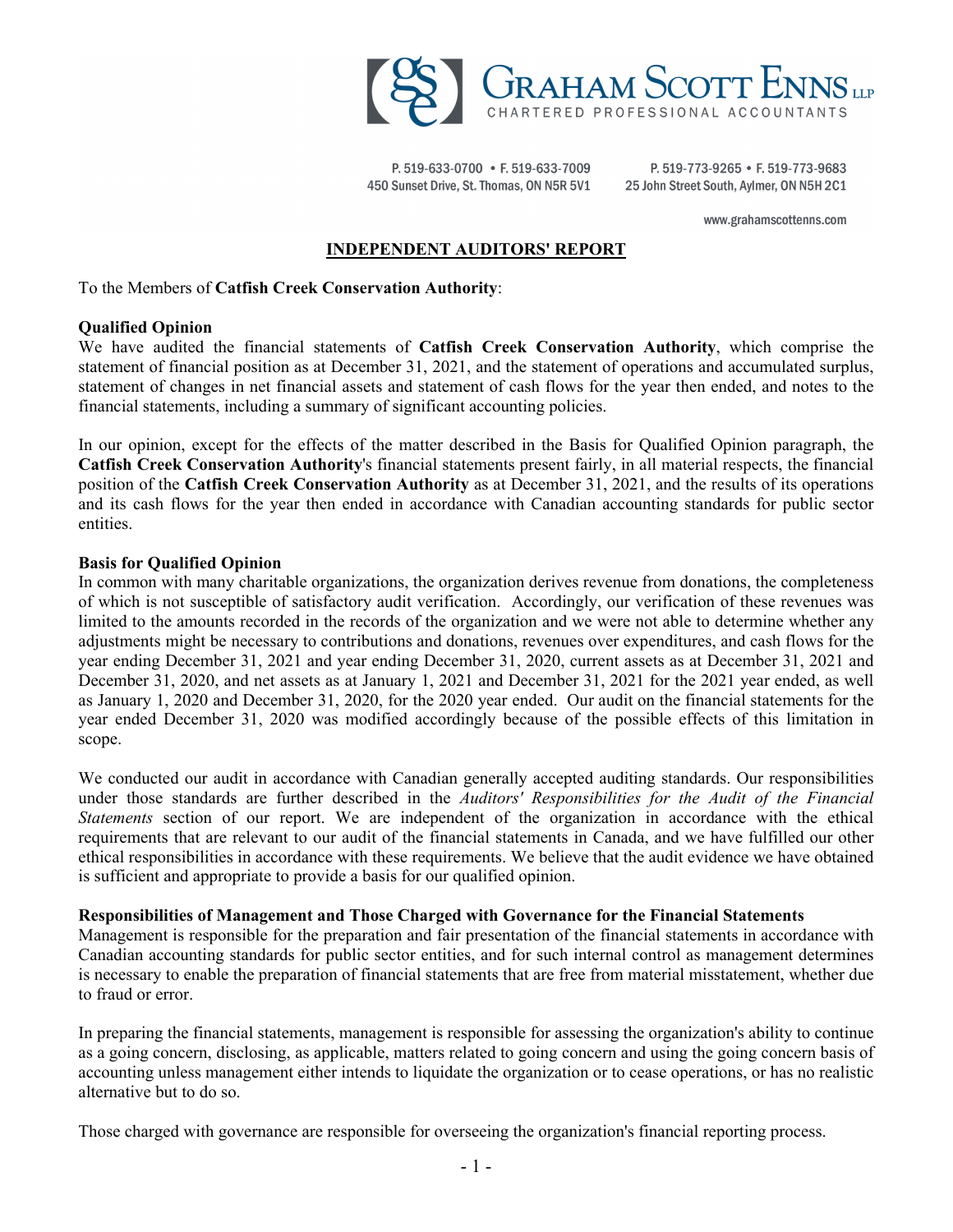

P. 519-633-0700 • F. 519-633-7009 450 Sunset Drive, St. Thomas, ON N5R 5V1

P. 519-773-9265 • F. 519-773-9683 25 John Street South, Aylmer, ON N5H 2C1

www.grahamscottenns.com

### **INDEPENDENT AUDITORS' REPORT (CONTINUED)**

#### **Auditors' Responsibilities for the Audit of the Financial Statements**

Our objectives are to obtain reasonable assurance about whether the financial statements as a whole are free from material misstatement, whether due to fraud or error, and to issue an auditor's report that includes our opinion. Reasonable assurance is a high level of assurance, but is not a guarantee that an audit conducted in accordance with Canadian generally accepted auditing standards will always detect a material misstatement when it exists. Misstatements can arise from fraud or error and are considered material if, individually or in the aggregate, they could reasonably be expected to influence the economic decisions of users taken on the basis of these financial statements.

As part of an audit in accordance with Canadian generally accepted auditing standards, we exercise professional judgment and maintain professional skepticism throughout the audit. We also:

- Identify and assess the risks of material misstatement of the financial statements, whether due to fraud or error, design and perform audit procedures responsive to those risks, and obtain audit evidence that is sufficient and appropriate to provide a basis for our opinion. The risk of not detecting a material misstatement resulting from fraud is higher than for one resulting from error, as fraud may involve collusion, forgery, intentional omissions, misrepresentations, or the override of internal control.
- Obtain an understanding of internal control relevant to the audit in order to design audit procedures that are appropriate in the circumstances, but not for the purpose of expressing an opinion on the effectiveness of the organization's internal control.
- Evaluate the appropriateness of accounting policies used and the reasonableness of accounting estimates and related disclosures made by management.
- Conclude on the appropriateness of management's use of the going concern basis of accounting and, based on the audit evidence obtained, whether a material uncertainty exists related to events or conditions that may cast significant doubt on the organization's ability to continue as a going concern. If we conclude that a material uncertainty exists, we are required to draw attention in our auditor's report to the related disclosures in the financial statements or, if such disclosures are inadequate, to modify our opinion. Our conclusions are based on the audit evidence obtained up to the date of our auditor's report. However, future events or conditions may cause the organization to cease to continue as a going concern.
- Evaluate the overall presentation, structure and content of the financial statements, including the disclosures, and whether the financial statements represent the underlying transactions and events in a manner that achieves fair presentation.

We communicate with those charged with governance regarding, among other matters, the planned scope and timing of the audit and significant audit findings, including any significant deficiencies in internal control that we identify during our audit.

**St. Thomas, Ontario** *Graham Scott Enns LLP*

**January 27, 2022 CHARTERED PROFESSIONAL ACCOUNTANTS Licensed Public Accountants**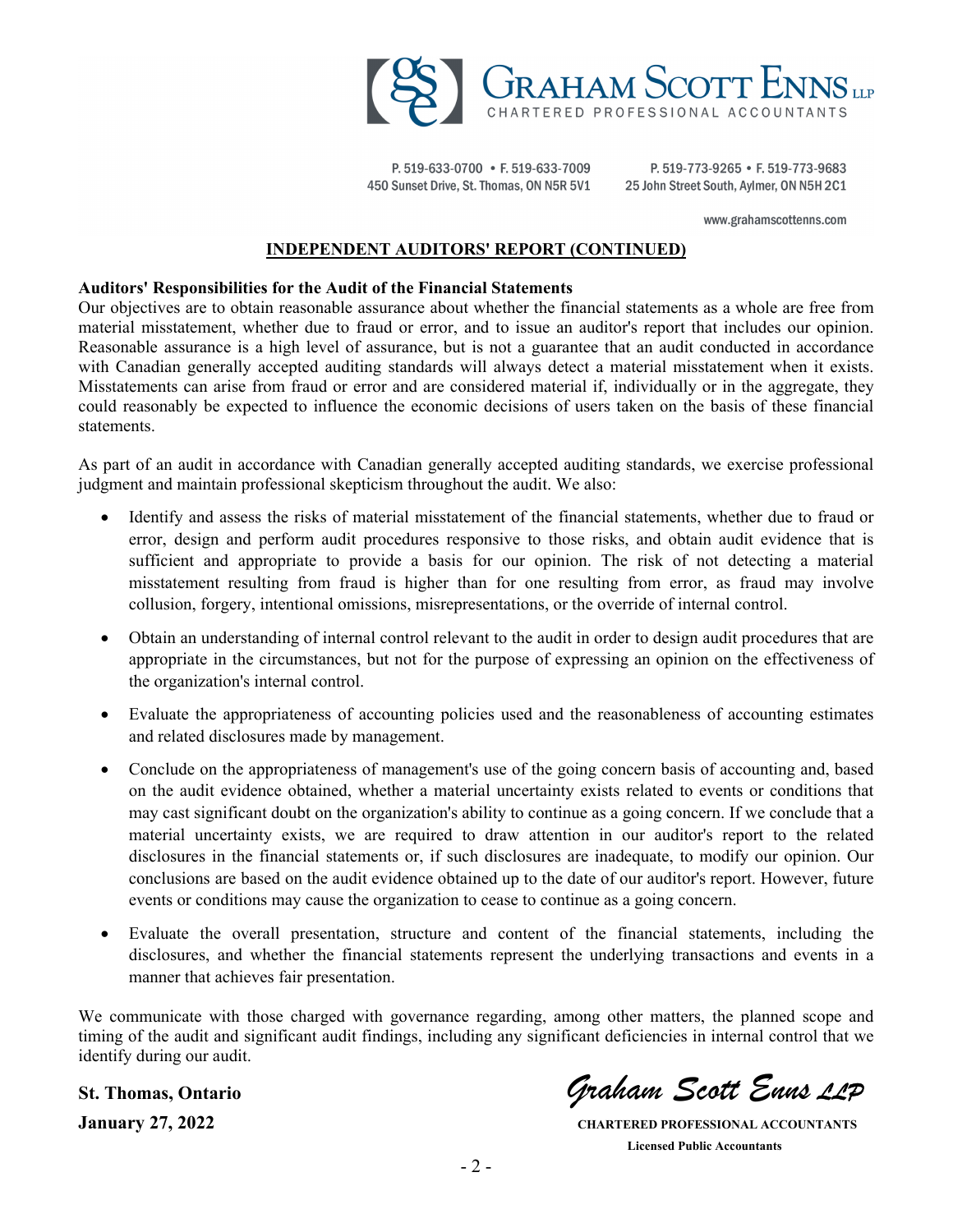## **Statement of Financial Position As At December 31, 2021**

|                                           | 2021         | 2020           |
|-------------------------------------------|--------------|----------------|
|                                           | $\mathbb{S}$ | $\mathbb{S}$   |
|                                           |              |                |
| <b>FINANCIAL ASSETS</b>                   |              |                |
| Cash                                      | 693,036      | 763,738        |
| Short term investments (Note 2)           | 321,031      | 319,945        |
| Accounts receivable                       | 55,458       | 66,228         |
|                                           | 1,069,525    | 1,149,911      |
|                                           |              |                |
| <b>LIABILITIES</b>                        |              |                |
| Accounts payable and accrued liabilities  | 81,378       | 50,541         |
| Deferred revenues (Note 4)                | 504,149      | <u>466,971</u> |
| <b>TOTAL LIABILITIES</b>                  | 585,527      | 517,512        |
| <b>NET FINANCIAL ASSETS</b>               | 483,998      | 632,399        |
| <b>NON-FINANCIAL ASSETS</b>               |              |                |
| Prepaids                                  | 21,528       |                |
| Tangible capital assets (Pages 20 and 21) | 1,993,913    | 1,690,828      |
|                                           | 2,015,441    | 1,690,828      |
| <b>ACCUMULATED SURPLUS (NOTE 5)</b>       | 2,499,439    | 2,323,227      |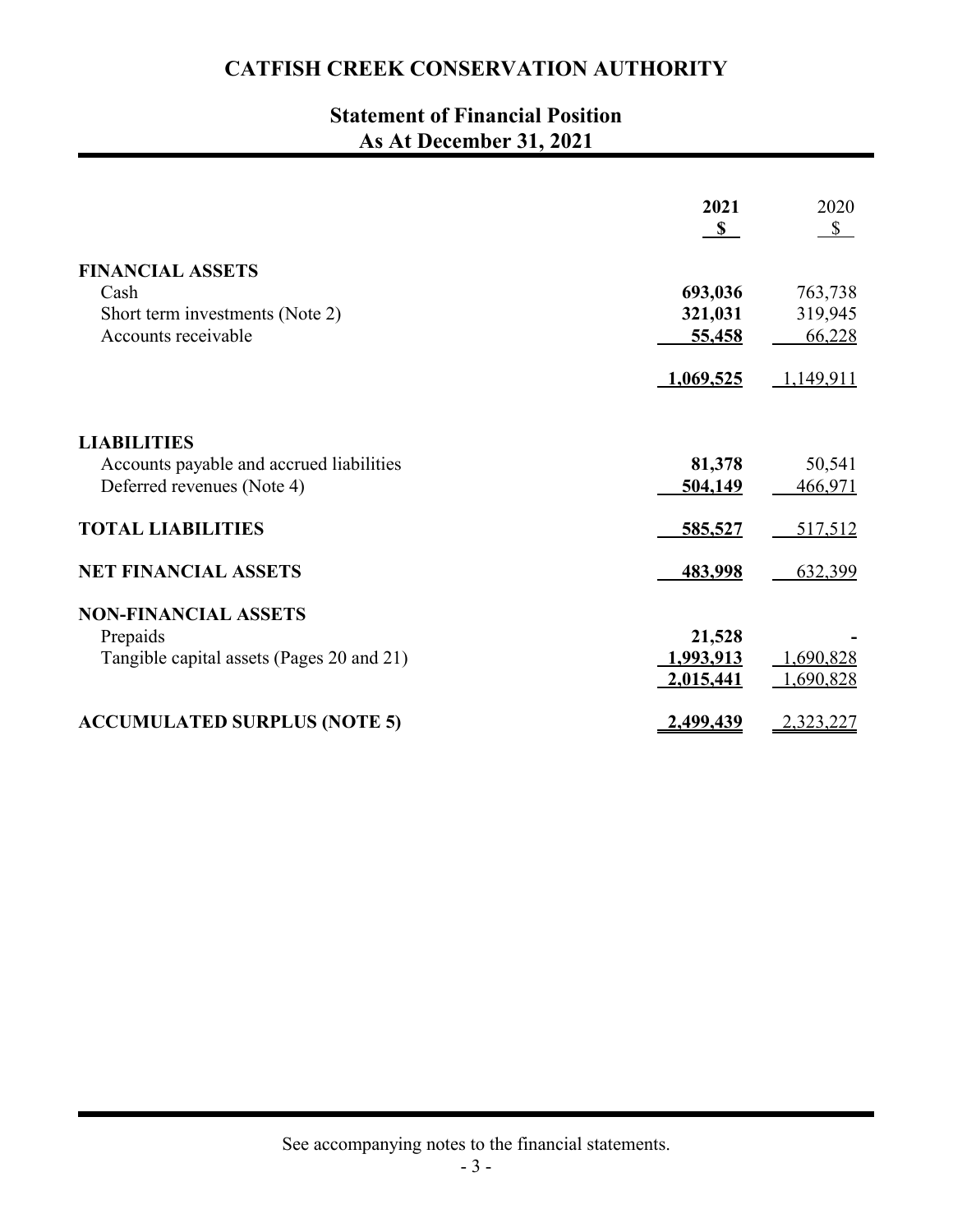## **Statement of Operations and Accumulated Surplus For The Year Ended December 31, 2021**

|                                                                         | 2021<br><b>Budget</b><br>(Unaudited-Note 8)<br>\$ | 2021<br><b>Actual</b><br>$\mathbf{s}$ | 2020<br>Actual<br>$\frac{1}{2}$ |
|-------------------------------------------------------------------------|---------------------------------------------------|---------------------------------------|---------------------------------|
| <b>REVENUES</b>                                                         |                                                   |                                       |                                 |
| Camping and day use - user fees                                         | 591,916                                           | 585,051                               | 585,889                         |
| Municipal levies (Note 6)                                               | 390,906                                           | 391,252                               | 382,538                         |
| Ontario and Federal works programs (Note 12)                            | 50,378                                            | 179,429                               | 157,276                         |
| Other provincial grants                                                 | 16,685                                            | 114,213                               | 11,390                          |
| Watershed stewardship - user fees and permits                           | 57,597                                            | 95,994                                | 43,559                          |
| Donations and sponsorships                                              | 53,775                                            | 53,141                                | 73,876                          |
| Ministry of Natural Resource and Forestry grants                        | 41,215                                            | 41,215                                | 41,215                          |
| Federal grants                                                          | 18,035                                            | 3,928                                 | 14,034                          |
| Interest                                                                |                                                   | 1,087                                 | 3,831                           |
|                                                                         | 1,220,507                                         | 1,465,310                             | 1,313,608                       |
| <b>EXPENDITURES (NOTE 7)</b>                                            |                                                   |                                       |                                 |
| Camping and day use (Page 18)                                           | 617,319                                           | 587,796                               | 567,878                         |
| Program expenditures-Mandated Programs (Page 17)                        | 319,033                                           | 312,545                               | 298,167                         |
| Administrative expenditures (Page 19)<br>Program expenditures-Watershed | 141,195                                           | 157,174                               | 164,226                         |
| Stewardship (Page 17)                                                   | 95,211                                            | 88,043                                | 85,034                          |
| Special projects, surveys and studies (Page 18)                         | 81,313                                            | 105,149                               | 58,204                          |
| Amortization (Page 20 and 21)                                           | 40,731                                            | 40,731                                | 36,010                          |
| Motor pool (Page 18)                                                    | 4,405                                             | (2,340)                               | (13,351)                        |
|                                                                         | 1,299,207                                         | 1,289,098                             | 1,196,168                       |
| <b>SURPLUS FOR THE YEAR</b>                                             | (78,700)                                          | 176,212                               | 117,440                         |
| <b>ACCUMULATED SURPLUS, BEGINNING OF YEAR</b>                           |                                                   | <u>2,323,227</u>                      | 2,205,787                       |
| <b>ACCUMULATED SURPLUS, END OF YEAR (NOTE 5)</b>                        |                                                   | 2,499,439                             | 2,323,227                       |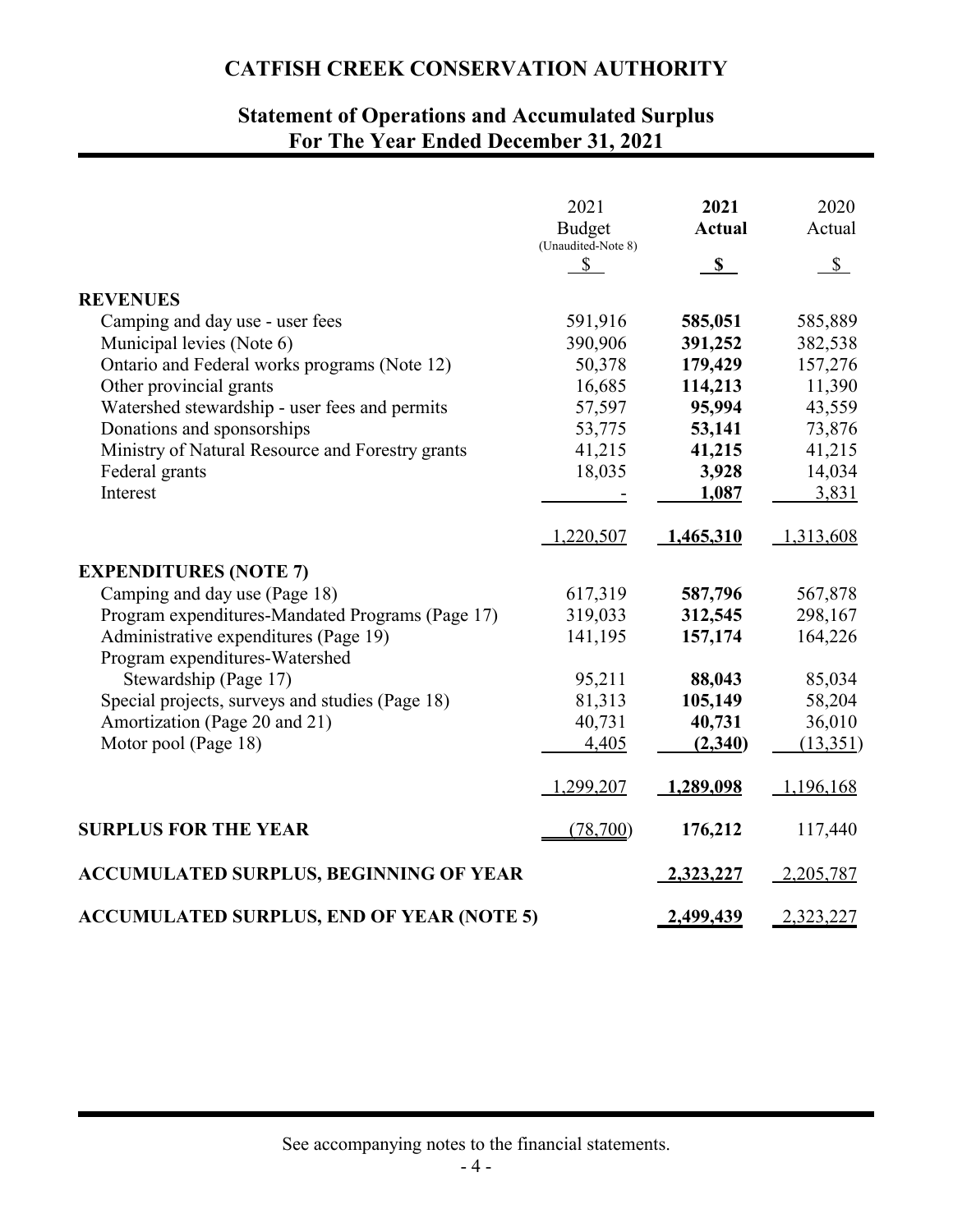## **Statement of Change in Net Financial Assets For The Year Ended December 31, 2021**

|                                                                                                                                                                                                        | 2021<br><b>Budget</b><br>(Unaudited-Note 8)<br><sup>S</sup> | 2021<br>Actual<br>S.                                 | 2020<br>Actual<br>$\mathbb{S}$ |
|--------------------------------------------------------------------------------------------------------------------------------------------------------------------------------------------------------|-------------------------------------------------------------|------------------------------------------------------|--------------------------------|
| <b>ANNUAL SURPLUS (DEFICIT)</b>                                                                                                                                                                        | (78,700)                                                    | 176,212                                              | 117,440                        |
| Amortization of tangible capital assets<br>Acquisition of tangible capital assets<br>Gain on sale of tangible capital assets<br>Proceeds on sale of tangible capital assets<br>Acquisition of prepaids | 40,731                                                      | 40,731<br>(343, 816)<br>(4,000)<br>4,000<br>(21,528) | 36,010<br>(98, 997)            |
| <b>CHANGE IN NET FINANCIAL ASSETS</b>                                                                                                                                                                  | (37,969)                                                    | (148, 401)                                           | 54,453                         |
| NET FINANCIAL ASSETS, BEGINNING OF YEAR                                                                                                                                                                | 632,399                                                     | 632,399                                              | 577,946                        |
| <b>NET FINANCIAL ASSETS, END OF YEAR</b>                                                                                                                                                               | 594,430                                                     | 483,998                                              | 632,399                        |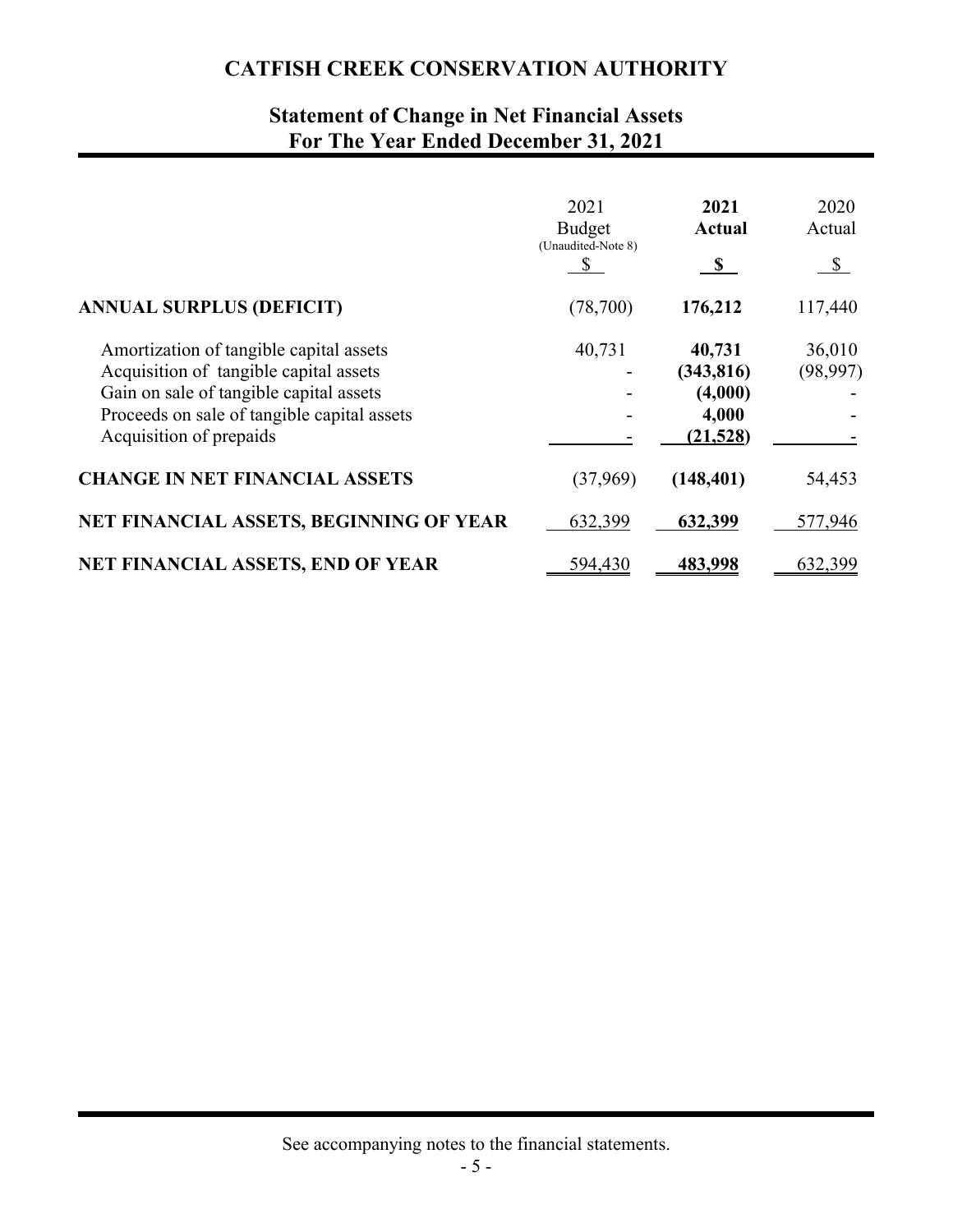## **Statement of Cash Flows For The Year Ended December 31, 2021**

|                                                   | 2021<br>$\mathbf S$ | 2020<br>$\mathbb{S}$ |
|---------------------------------------------------|---------------------|----------------------|
| <b>CASH FLOWS FROM OPERATING ACTIVITIES</b>       |                     |                      |
| Surplus for the year<br>Items not affecting cash: | 176,212             | 117,440              |
| Amortization of tangible capital assets           | 40,730              | 36,010               |
| Gain on disposal of tangible capital assets       | (4,000)             |                      |
| Amortization of deferred capital contributions    | (25,753)            |                      |
|                                                   | 187,189             | 153,450              |
| Change in non-cash working capital balances:      |                     |                      |
| Accounts receivable                               | 10,769              | 7,704                |
| Accounts payable and accrued liabilities          | 30,837              | 8,339                |
| Deferred revenues                                 | 12,932              | (3, 493)             |
| Prepaids                                          | (21,528)            |                      |
|                                                   | 220,199             | 166,000              |
| <b>CASH FLOWS FROM INVESTING ACTIVITIES</b>       |                     |                      |
| Proceeds on sale of investments                   | 319,945             | 317,263              |
| Purchase of investments                           | (321, 031)          | (319, 945)           |
| Capital funding received                          | 50,000              | 349,253              |
|                                                   | 48,914              | 346,571              |
| <b>CASH FLOWS FROM CAPITAL ACTIVITIES</b>         |                     |                      |
| Purchase of tangible capital assets               | (343, 815)          | (98, 997)            |
| Proceeds on disposal of tangible capital assets   | 4,000               |                      |
|                                                   | (339, 815)          | (98,997)             |
| <b>NET CHANGE IN CASH DURING THE YEAR</b>         | (70, 702)           | 413,574              |
| <b>CASH, BEGINNING OF YEAR</b>                    | 763,738             | 350,164              |
| <b>CASH, END OF YEAR</b>                          | 693,036             | 763,738              |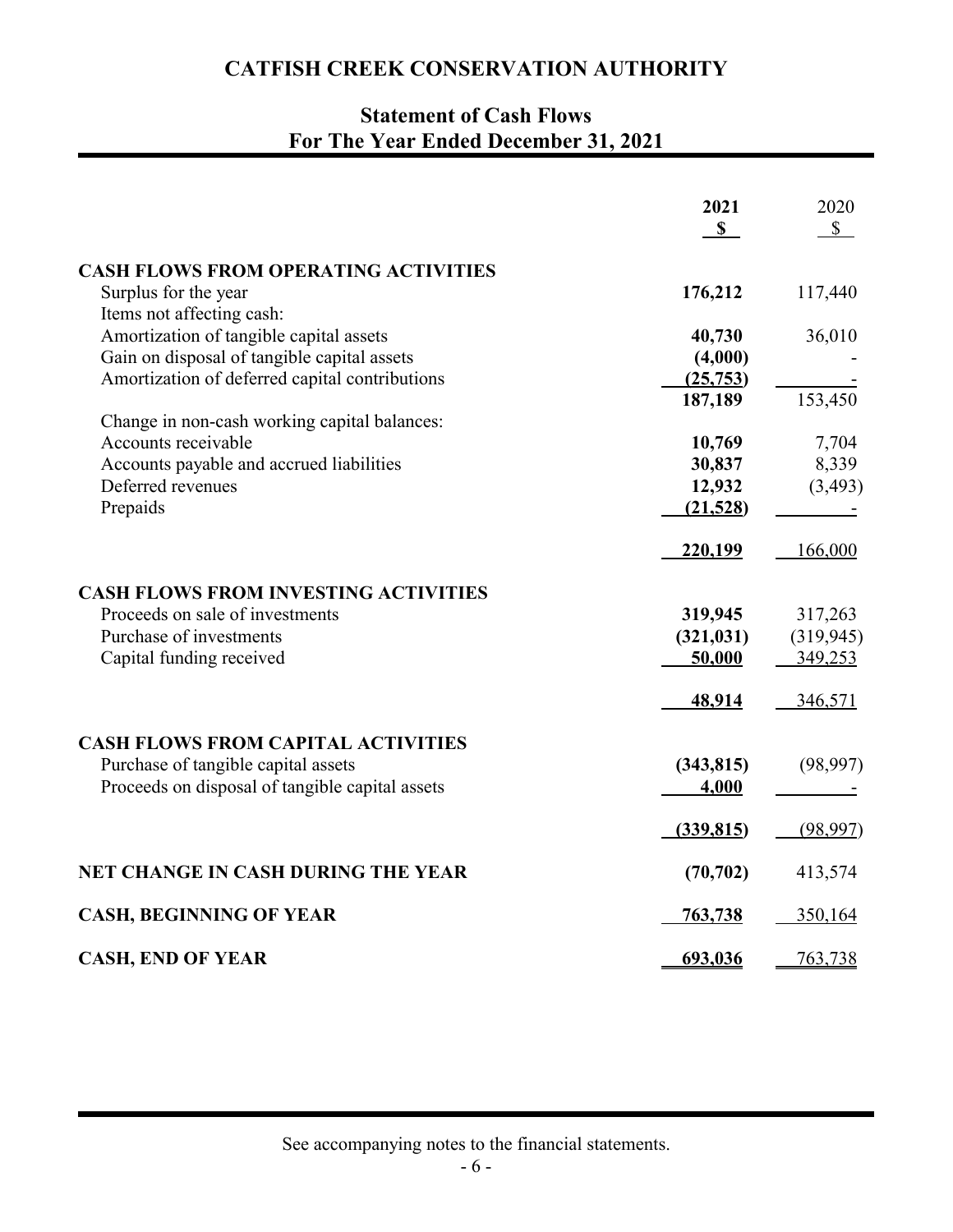## **Notes to the Financial Statements For The Year Ended December 31, 2021**

### **PURPOSE OF THE ORGANIZATION**

Catfish Creek Conservation Authority (the "organization") is established under the Conservation Authorities Act of Ontario to further the conservation, restoration, development and management of natural resources, other than gas, oil, coal and minerals, for the watershed within its jurisdiction. This jurisdiction includes areas in the City of St. Thomas, the Municipality of Central Elgin, the Town of Aylmer, the Township of South-West Oxford and the Township of Malahide. The organization is also a registered charity and as such is exempt from income taxes under paragraph 149(1)(f) of the Income Tax Act.

### **1. SUMMARY OF SIGNIFICANT ACCOUNTING POLICIES**

The financial statements of the organization are prepared by management in accordance with Canadian generally accepted accounting principles for organizations operating in the local government sector as recommended by the Public Sector Accounting Board of Chartered Professional Accountants - Canada. Significant aspects of the accounting policies adopted by the organization are as follows:

### Accounting Estimates

The preparation of these financial statements in conformity with Canadian accounting standards for public sector entities requires management to make estimates and assumptions that affect the reported amount of assets and liabilities, the disclosure of contingent assets and liabilities at the date of the financial statements, and the reported amounts of revenues and expenditures during the current period. These estimates are reviewed periodically and adjustments are made to income as appropriate in the year they become known. There are no significant estimates.

### Financial Instruments

### *Measurement of financial instruments*

The organization initially measures its financial assets and liabilities at fair value, except for certain non-arm's length transactions.

The organization subsequently measures all its financial assets and financial liabilities at amortized cost, except for cash, which is measured at fair value. Changes in fair value are recognized in the statement of changes in net financial assets until they are realized, at which time they are recognized in surplus for the year.

Financial assets measured at amortized cost include short term investments and accounts receivable.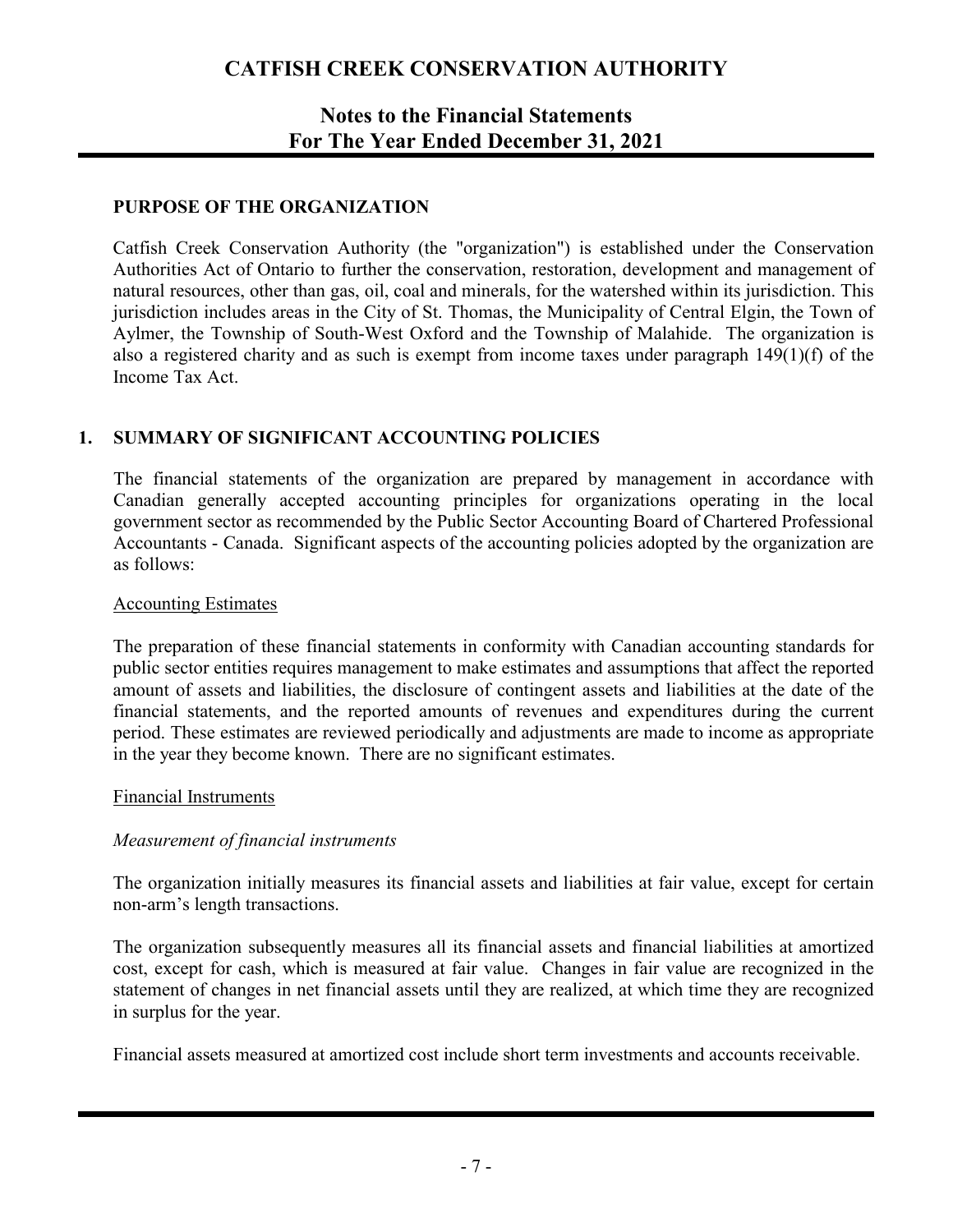## **Notes to the Financial Statements For The Year Ended December 31, 2021**

### **1. SUMMARY OF SIGNIFICANT ACCOUNTING POLICIES (CONTINUED)**

### Financial Instruments (continued)

Financial liabilities measured at amortized cost include accounts payable and accrued liabilities and deferred revenue.

### Revenue Recognition

Revenue is recognized as follows:

- Municipal levy revenue is recognized in full once the Municipalities approve the levied amount.
- Campground rental revenue is recognized when the campsite is used. For seasonal campground rentals the revenue is recognized over the camping season to which it relates.
- Grant revenue and government transfers are recognized authorized or the eligibility criteria has been met.
- Donation and sponsorship revenue is recognized when received, unless for specified purpose.
- Funds received, including capital grants and donations for a specified purpose, are amortized and brought into revenue in which the corresponding expense is incurred.

### Classification of Expenditures

Expenditures are reported in four main categories, which follow the classifications designated by the Ministry of Natural Resources and Forestry for program grants. By following these guidelines, there will be consistency of reporting by the Conservation Authorities in Ontario. These are further explained as follows:

- General administration expenditures include those associated with head office functions other than technical staff and associated programs.
- Water and related land management expenditures include program administration, capital works for water related projects along with associated programs such as floodplain regulations, conservation services, dam operation and maintenance.
- Conservation and recreation land management expenditures include capital works for recreation related projects along with associated programs such as wildlife conservation services.
- Other operational expenditures include conservation areas, special employment projects, vehicles and equipment operations.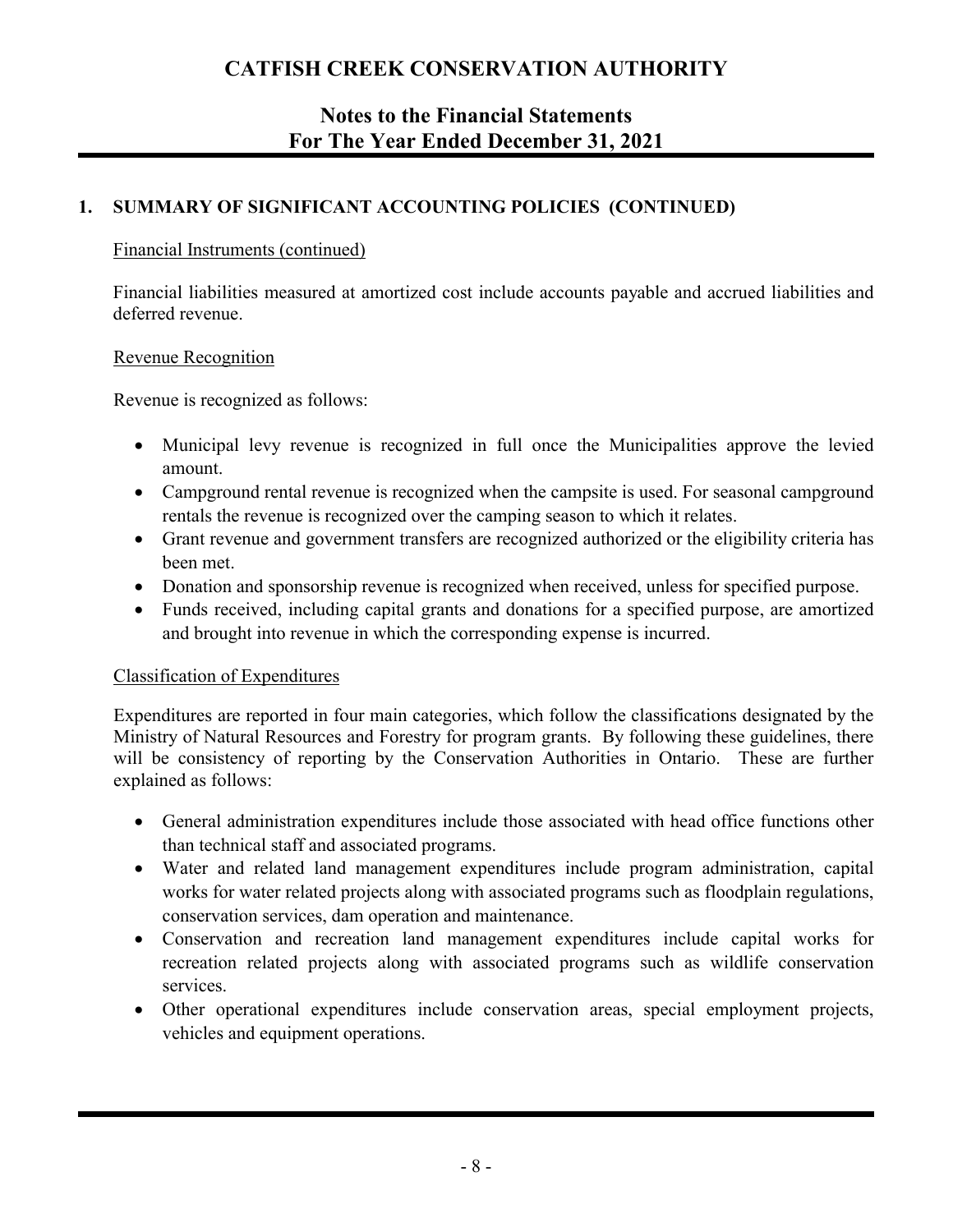## **Notes to the Financial Statements For The Year Ended December 31, 2021**

### **1. SUMMARY OF SIGNIFICANT ACCOUNTING POLICIES (CONTINUED)**

### Tangible Capital Assets

Tangible capital assets are recorded at cost which includes all amounts that are directly attributable to acquisition, construction, development or betterment of the asset. The cost, less residual value of the tangible capital asset, is amortized on a straight-line basis over its estimated useful life as follows:

| <b>Buildings</b>                              | 50 years  |
|-----------------------------------------------|-----------|
| Dams                                          | 100 years |
| Bridges, boardwalks and other wood structures | 30 years  |
| Water services and wells                      | 50 years  |
| Equipment                                     | 30 years  |
| Hydro services                                | 50 years  |
| Vehicles                                      | 8 years   |

Assets under construction are not amortized until the asset is available for productive use.

Tangible capital assets received as contributions are recorded at their fair value at the date of receipt and also are recorded as deferred revenue and amortized over their useful life of the asset.

### Non-Financial Assets

Non-financial assets are not available to discharge existing liabilities and are held for use in the provision of services. They have useful lives extending beyond the current year and are not intended for sale in the ordinary course of operations. The change in non-financial assets during the year, together with the annual surplus or deficit, provides the Change in Net Financial Assets for the year.

### Reserves

The organization sets up internal reserves for campground operations, capital replacement, legal and other items in order to ensure funds are available to finance shortfalls. These reserves are replenished from operating surplus as directed by the board of directors.

### Contaminated Sites

The organization may be exposed to litigation or other costs of remediation due to contaminated properties. A liability for remediation is recognized in the financial statements when an environmental standard exists, contamination exceeds the standard, the organization is directly responsible for the remediation and a reasonable estimate of the liability can be made. As at December 31, 2021 there were no properties that the organization was responsible to remedy and as such no liability has been accrued.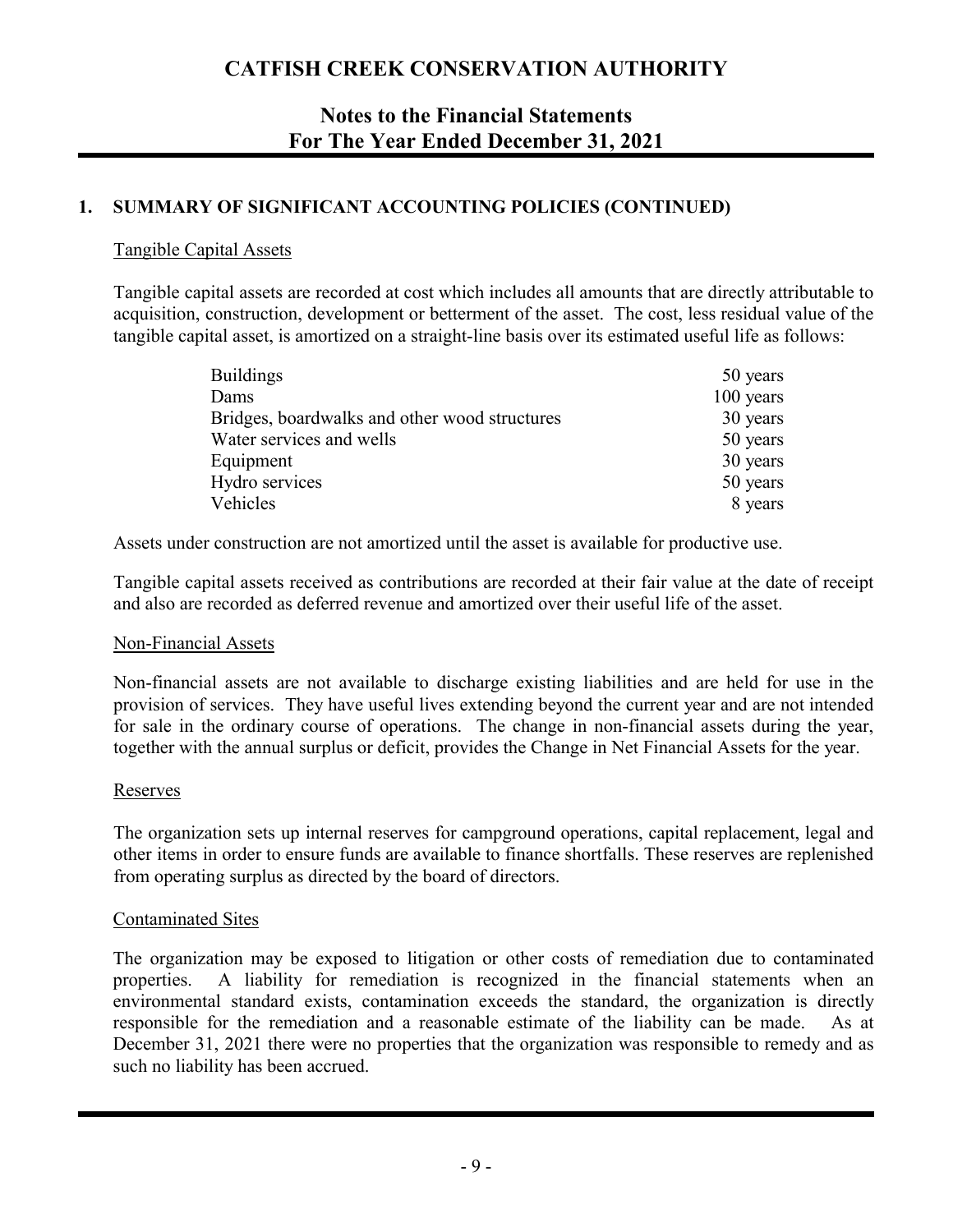## **Notes to the Financial Statements For The Year Ended December 31, 2021**

### **2. SHORT TERM INVESTMENTS**

|                                                                              | 2021           | 2020    |
|------------------------------------------------------------------------------|----------------|---------|
| GIC, 0.35%, matures on June 30, 2022<br>GIC, 0.55%, matures on June 28, 2021 | 321,031        | 319.945 |
|                                                                              | <u>321,031</u> | 319.945 |

### **3. RESERVES**

The organization has established a number of internal reserves in order to ensure that funds are available to support future activities. The following reserves have been established:

### Operational Reserve

The purpose of the operational reserve is to use any accumulated funds for the payment of expenditures that are not covered by government funding.

#### Capital Acquisition Reserve

This fund has been established to support the acquisition of various tangible capital assets as they become due for replacement.

### Special Programs Reserve

This fund has been established to support funds designated by donors for special conservation projects to be carried out in the watershed.

#### Land Acquisition Reserve

This fund has been established to support the acquisition of environmentally significant properties that would further the objectives of the organization.

#### Conservation Areas Development Reserve

This fund has been established to support the development of environmentally significant properties that would further the objectives of the organization.

The reserve fund transfers for the year are outlined in the Schedule of Internal Reserves on page 16 of the financial statements.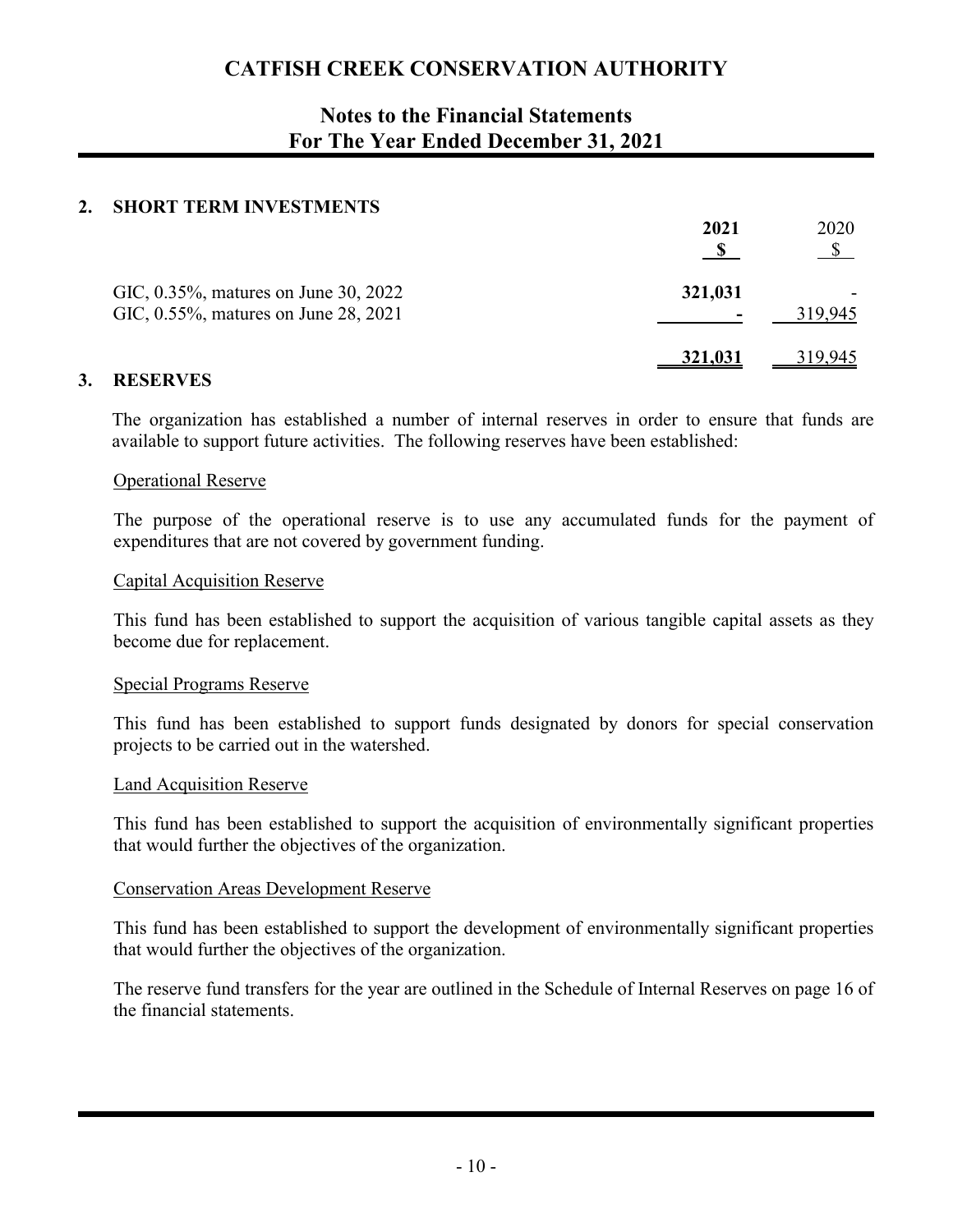## **Notes to the Financial Statements For The Year Ended December 31, 2021**

### **4. DEFERRED REVENUES**

|                   | 2021<br>\$     | 2020<br>$\sqrt{s}$ |
|-------------------|----------------|--------------------|
| Camping deposits  | 115,847        | 101,432            |
| Grant             | 14,802         | 16,286             |
| Capital donations | 373,500        | 349,253            |
|                   | <u>504,149</u> | 466,971            |

### **5. ACCUMULATED SURPLUS**

The accumulated surplus balance consists of general fund, balances in reserves and investment in tangible capital assets and is made up as follows:

|                                        | 2021<br>$\mathbf{S}$ | 2020<br>\$ |
|----------------------------------------|----------------------|------------|
| General fund                           | (4,294)              | (12,369)   |
| Reserves funds:                        |                      |            |
| Operational reserve                    | 291,289              | 229,248    |
| Capital acquisition reserve            | 117,970              | 98,678     |
| Special programs reserve               | 225,823              | 195,447    |
| Land acquisition reserve               | 85,757               | 75,757     |
| Conservation areas development reserve | 74,874               | 113,988    |
|                                        | 795,713              | 713,118    |
| Invested in tangible capital assets    | 1,708,020            | 1,622,478  |
|                                        | 2,499,439            | 2,323,227  |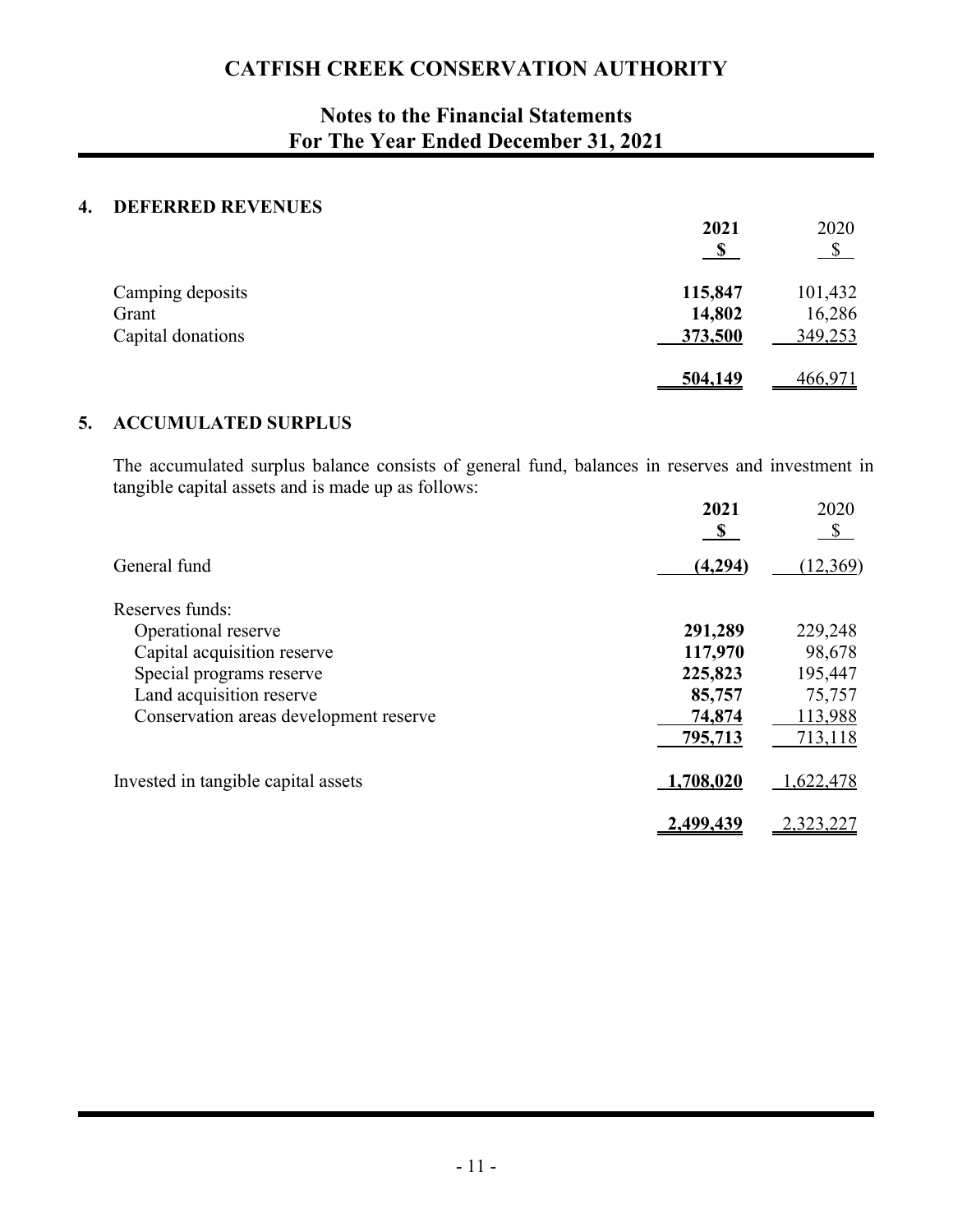## **Notes to the Financial Statements For The Year Ended December 31, 2021**

### **6. MUNICIPAL LEVIES**

The municipalities that participate as members of CCCA and their corresponding financial levies are as follows:

|                               | 2021<br>$\frac{\mathbf{s}}{\mathbf{s}}$ | 2020<br>$\overline{\mathcal{S}}$ |
|-------------------------------|-----------------------------------------|----------------------------------|
| Township of Malahide          | 165,559                                 | 163,309                          |
| Municipality of Central Elgin | 96,553                                  | 93,804                           |
| Town of Aylmer                | 94,017                                  | 91,304                           |
| City of St. Thomas            | 21,379                                  | 20,767                           |
| Township of South-West Oxford | 13,744                                  | 13,354                           |
|                               | 391,252                                 | 382,538                          |

The municipal levy for the Township of Malahide noted above includes a special levy of \$28,315 (2020 - \$29,932) related to the ice management program in Port Bruce.

### **7. SUPPLEMENTARY INFORMATION:**

|                                             | 2021      | 2020         |
|---------------------------------------------|-----------|--------------|
|                                             |           | $\mathbb{S}$ |
| <b>Current fund expenditures by object:</b> |           |              |
| Amortization                                | 40,732    | 36,010       |
| Insurance                                   | 51,838    | 43,179       |
| Municipal taxes                             | 8,772     | 8,606        |
| Other program expenditures                  | 417,868   | 401,488      |
| Salaries, wages and employee benefits       | 769,888   | 706,885      |
|                                             | 1,289,098 | ,196,168     |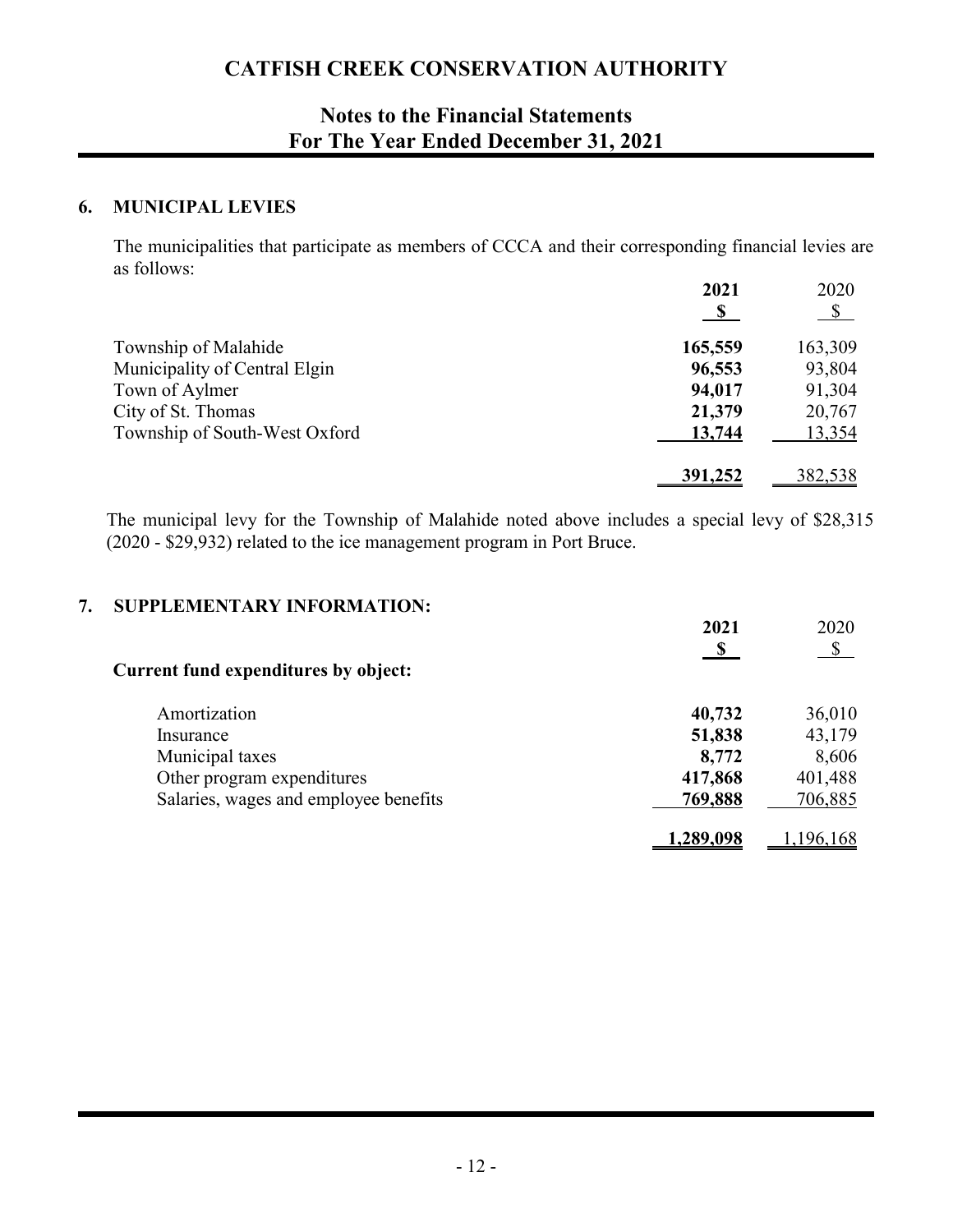## **Notes to the Financial Statements For The Year Ended December 31, 2021**

### **8. BUDGETED AMOUNTS**

The budget figures presented in these financial statements are based upon the 2021 budget approved by the board. Adjustments to budgeted values were required to provide comparative budget values based on the full accrual basis of accounting. The chart below reconciles the approved budget with the budget figures presented in these financial statements. Budget amounts are unaudited.

|                                                  | Approved      |             | <b>PSAB</b>   |
|--------------------------------------------------|---------------|-------------|---------------|
|                                                  | <b>Budget</b> | Adjustments | <b>Budget</b> |
|                                                  | \$            | \$          | \$            |
| <b>REVENUES</b>                                  |               |             |               |
| Camping and day use                              | 591,916       |             | 591,916       |
| Municipal levies                                 | 390,906       |             | 390,906       |
| Ontario and Federal works programs               | 50,378        |             | 50,378        |
| Donations and sponsorships                       | 378,028       | (324, 253)  | 53,775        |
| Watershed stewardship - user fees and permits    | 57,597        |             | 57,597        |
| Ministry of Natural Resource and Forestry Grants | 41,215        |             | 41,215        |
| Federal grants                                   | 18,035        |             | 18,035        |
| Other provincial grants                          | 16,685        |             | 16,685        |
| Reserves                                         | 128,122       | (128, 122)  |               |
| Prior year surplus                               | 594           | (594)       |               |
|                                                  | 1,673,476     | (452,969)   | 1,220,507     |
| <b>EXPENDITURES</b>                              |               |             |               |
| Camping and day use                              | 617,319       |             | 617,319       |
| Program expenditures                             |               |             |               |
| - Mandated Programs                              | 319,033       |             | 319,033       |
| - Watershed Stewardship                          | 95,211        |             | 95,211        |
| Administration                                   | 141,195       |             | 141,195       |
| Special projects, surveys and studies            | 462,313       | (381,000)   | 81,313        |
| Motor pool                                       | 38,405        | (34,000)    | 4,405         |
| Amortization                                     |               | 40,731      | 40,731        |
|                                                  | 1,673,476     | (374, 269)  | 1,299,207     |
| <b>SURPLUS (DEFICIT) FOR THE YEAR</b>            |               | (78,700)    | (78, 700)     |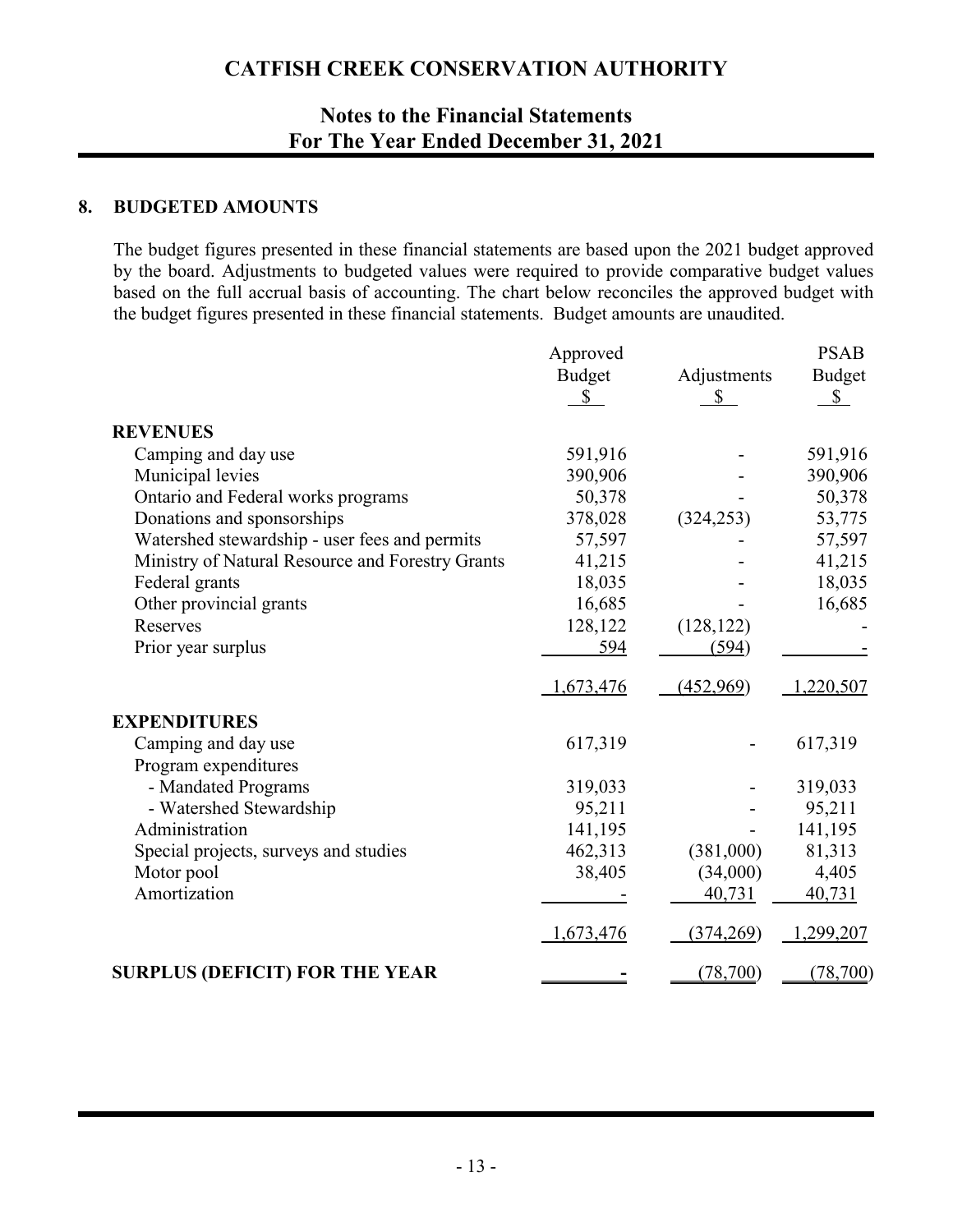### **Notes to the Financial Statements For The Year Ended December 31, 2021**

### **9. FINANCIAL INSTRUMENT RISK**

#### Risks and Concentrations

The organization is exposed to various risks through its financial instruments. The following analysis provides a measure of the organization's risk exposure and concentrations at the statement of financial position date.

### Liquidity Risk

Liquidity risk is the risk that the organization will encounter difficulty in meeting obligations associated with financial liabilities. The organization is exposed to this risk mainly in respect of its accounts payable and accrued liabilities. Management does not feel this risk is significant as no financial liabilities of the organization were in default during the period and the organization was not subject to any covenants during the period.

#### Credit Risk

Credit risk is the risk that one party to a financial instrument will cause a financial loss for the other party by failing to discharge an obligation. The organization's main credit risk relates to its accounts receivable. Management does not feel this risk is significant.

It is management's opinion that the entity is not exposed to any significant market, interest rate, foreign currency or price risk.

There were changes in the risk assessments from the previous year.

### **10. DONATED SERVICES**

Community members have volunteered their time and talents to the organization. Since these services are not normally purchased and because of the difficulty of determining their fair value, donated services are not recognized in these statements.

### **11. GROUP RRSP**

The organization has established a Group RRSP plan for all regular full-time employees. Under the terms of the plan, the organization and the employee are required to make contributions equivalent to 5% of the employee's gross salary. The total cost of this plan for the year was approximately \$21,900 (2020 - \$18,600).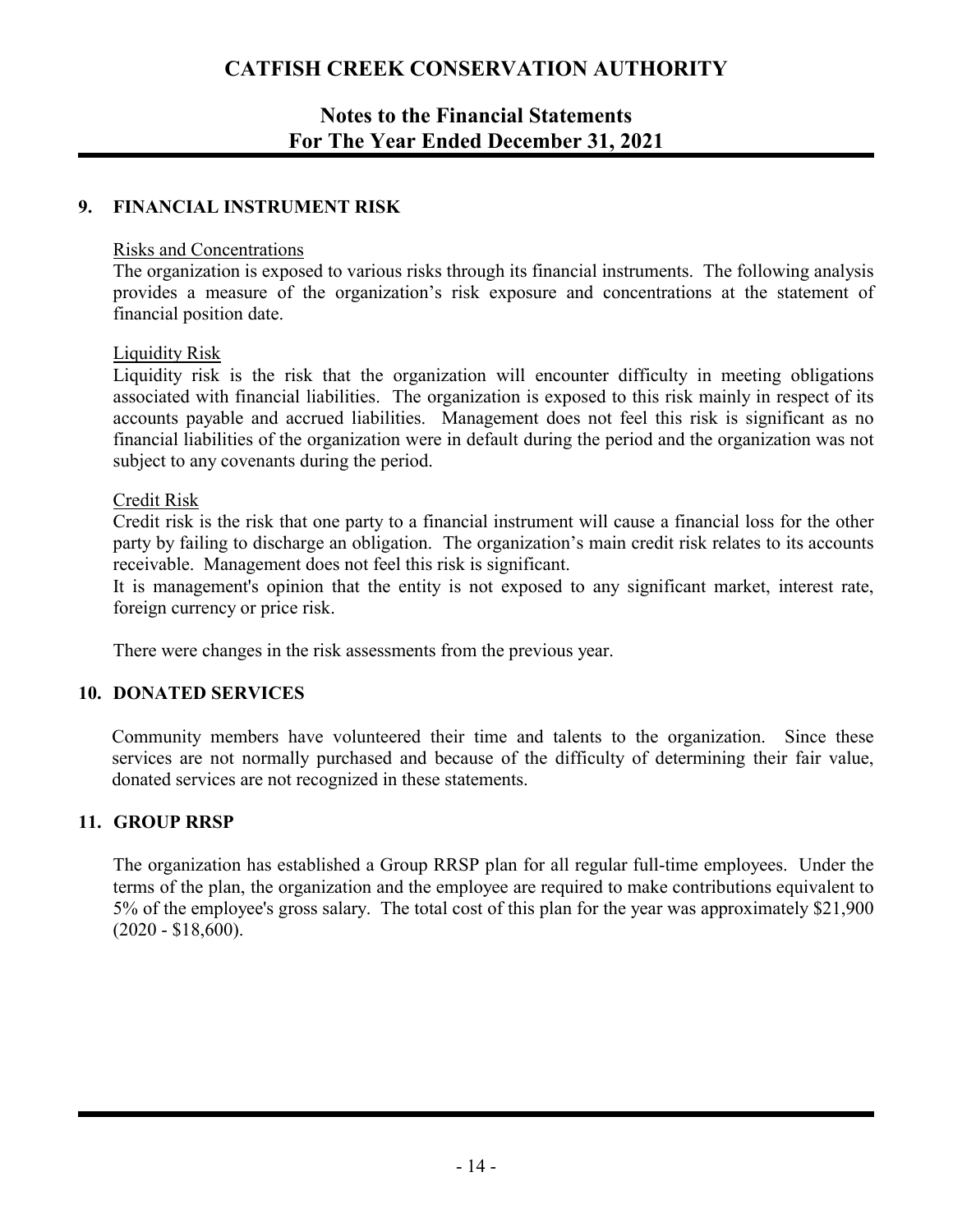## **Notes to the Financial Statements For The Year Ended December 31, 2021**

### **12. CANADIAN EMERGENCY WAGE SUBSIDY**

During the year, the organization experienced a reduction in revenue that qualified the organization to recover a portion of its wages under the Canada Emergency Wage Subsidy (CEWS) program. The organization received \$98,442 (2020 - \$72,631) for the CEWS program. These payments under the CEWS program of have been reported in the statement of operations as Ontario and Federal Works Programs.

### **13. SIGNIFICANT EVENT**

During and subsequent to the year end, the organization was exposed to economic risks associated with the coronavirus pandemic. These risks are beyond the organization's control. The impact of these risks cannot be identified at this time but could impact the organization's operations, future net earnings, cash flows and financial condition. The organization is mitigating the impacts of any potential risks by utilizing all available government programs and modifying its service deliveries.

### **14. COMPARATIVE FIGURES**

Certain comparative figures presented in the financial statements have been reclassified to conform to the presentation adopted in the current year.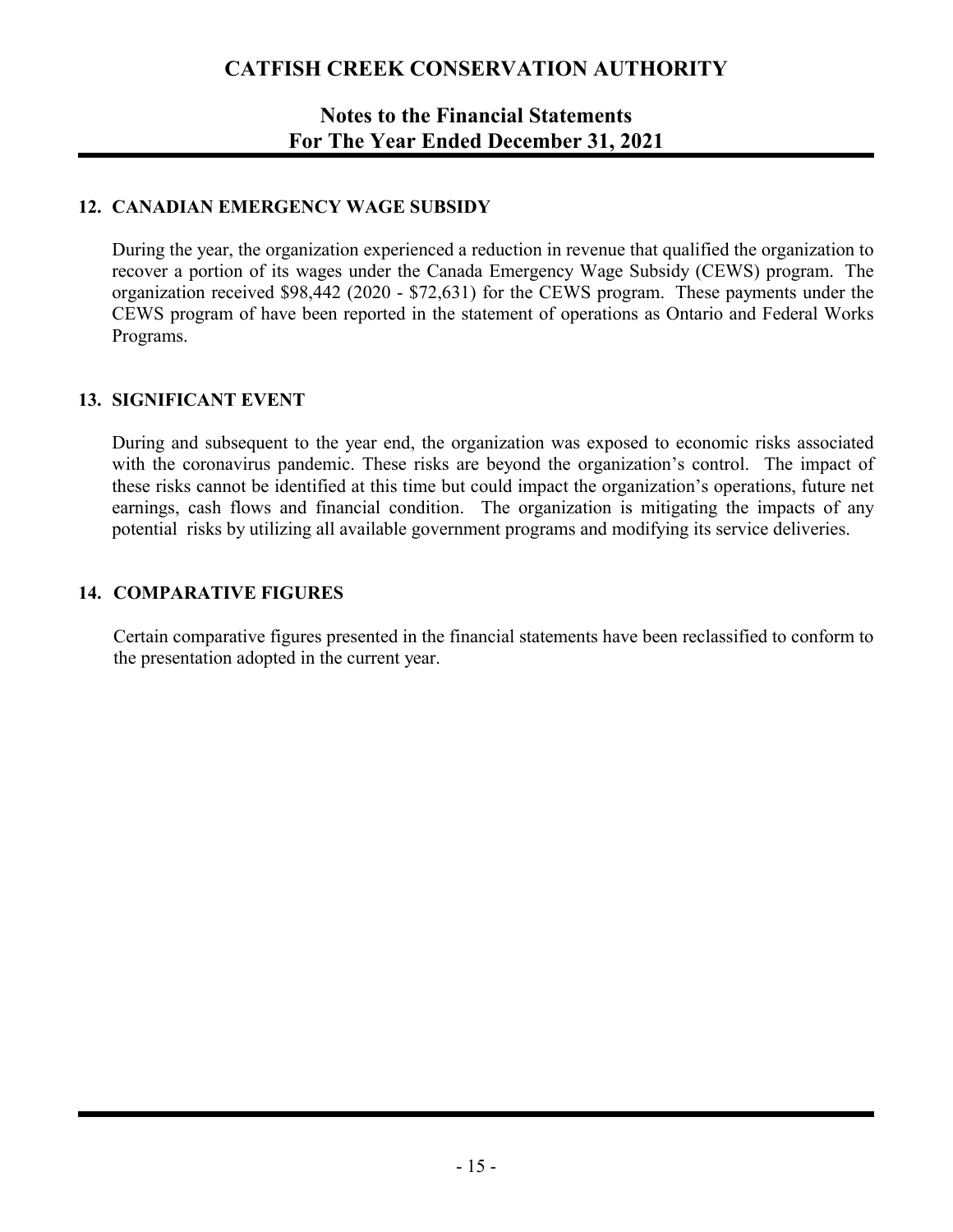## **Schedule of Internal Reserves For The Year Ended December 31, 2021**

|                                                            | 2021                | 2020                |
|------------------------------------------------------------|---------------------|---------------------|
| <b>Operational Reserve</b>                                 | $\mathbb{S}$        | $\mathbb{S}$        |
| <b>BALANCE, BEGINNING OF YEAR</b>                          | 229,248             | 188,183             |
| Transfer from annual surplus<br>Transfer to annual surplus | 70,000<br>(7,959)   | 115,670<br>(74,605) |
| <b>BALANCE, END OF YEAR</b>                                | <u>291,289</u>      | 229,248             |
| <b>Capital Acquisition Reserve</b>                         |                     |                     |
| <b>BALANCE, BEGINNING OF YEAR</b>                          | 98,678              | 80,928              |
| Transfer from annual surplus<br>Transfer to annual surplus | 50,000<br>(30,708)  | 17,750              |
| <b>BALANCE, END OF YEAR</b>                                | <u>117,970</u>      | 98,678              |
| <b>Special Programs Reserve</b>                            |                     |                     |
| <b>BALANCE, BEGINNING OF YEAR</b>                          | 195,447             | 169,956             |
| Transfer from annual surplus<br>Transfer to annual surplus | 43,763<br>(13, 387) | 35,300<br>(9,809)   |
| <b>BALANCE, END OF YEAR</b>                                | <u>225,823</u>      | <u>195,447</u>      |
| <b>Land Acquisition Reserve</b>                            |                     |                     |
| <b>BALANCE, BEGINNING OF YEAR</b>                          | 75,757              | 75,757              |
| Transfer from annual surplus<br>Transfer to annual surplus | 10,000              |                     |
| <b>BALANCE, END OF YEAR</b>                                | 85,757              | 75,757              |
| <b>Conservation Areas Development Reserve</b>              |                     |                     |
| <b>BALANCE, BEGINNING OF YEAR</b>                          | 113,988             | 75,054              |
| Transfer from annual surplus<br>Transfer to annual surplus | 50,000<br>(89, 114) | 80,000<br>(41,066)  |
| <b>BALANCE, END OF YEAR</b>                                | <u>74,874</u>       | 113,988             |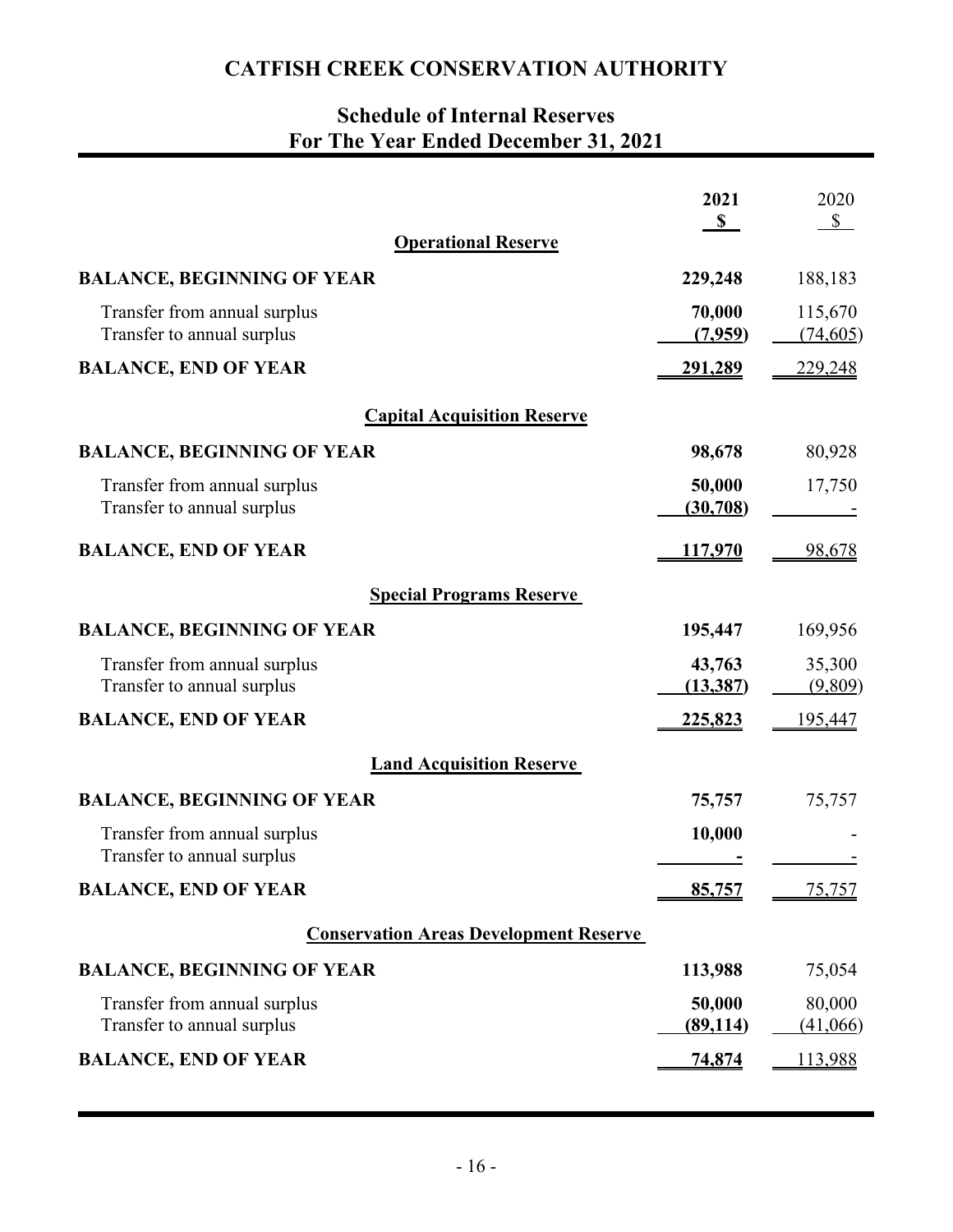# **Schedule of Program Expenditures For The Year Ended December 31, 2021**

| <b>PROGRAM EXPENDITURES</b>            | 2021<br>$\mathbf{s}$ | 2020<br>$\sqrt{\ }$ |
|----------------------------------------|----------------------|---------------------|
|                                        |                      |                     |
| <b>Mandated Programs</b>               |                      |                     |
| Flood forecast and warning             | 199,973              | 180,668             |
| Plan input                             | 46,246               | 39,778              |
| Ice management                         | 30,815               | 34,932              |
| <b>Technical</b> studies               | 16,172               | 15,570              |
| Flood control structures               | 14,100               | 21,584              |
| Watershed planning                     | 5,239                | 5,635               |
|                                        | 312,545              | 298,167             |
| <b>Watershed Stewardship Programs</b>  |                      |                     |
| Conservation information and education | 43,054               | 30,995              |
| Watershed stewardship                  | 19,359               | 21,905              |
| Tree planting                          | 18,181               | 16,716              |
| Water management programs              | 6,255                | 12,205              |
| Woodlot management                     | 1,194                | 3,213               |
|                                        |                      |                     |
|                                        | 88,043               | 85,034              |
| <b>Total Program Expenditures</b>      | 400,588              | 383,201             |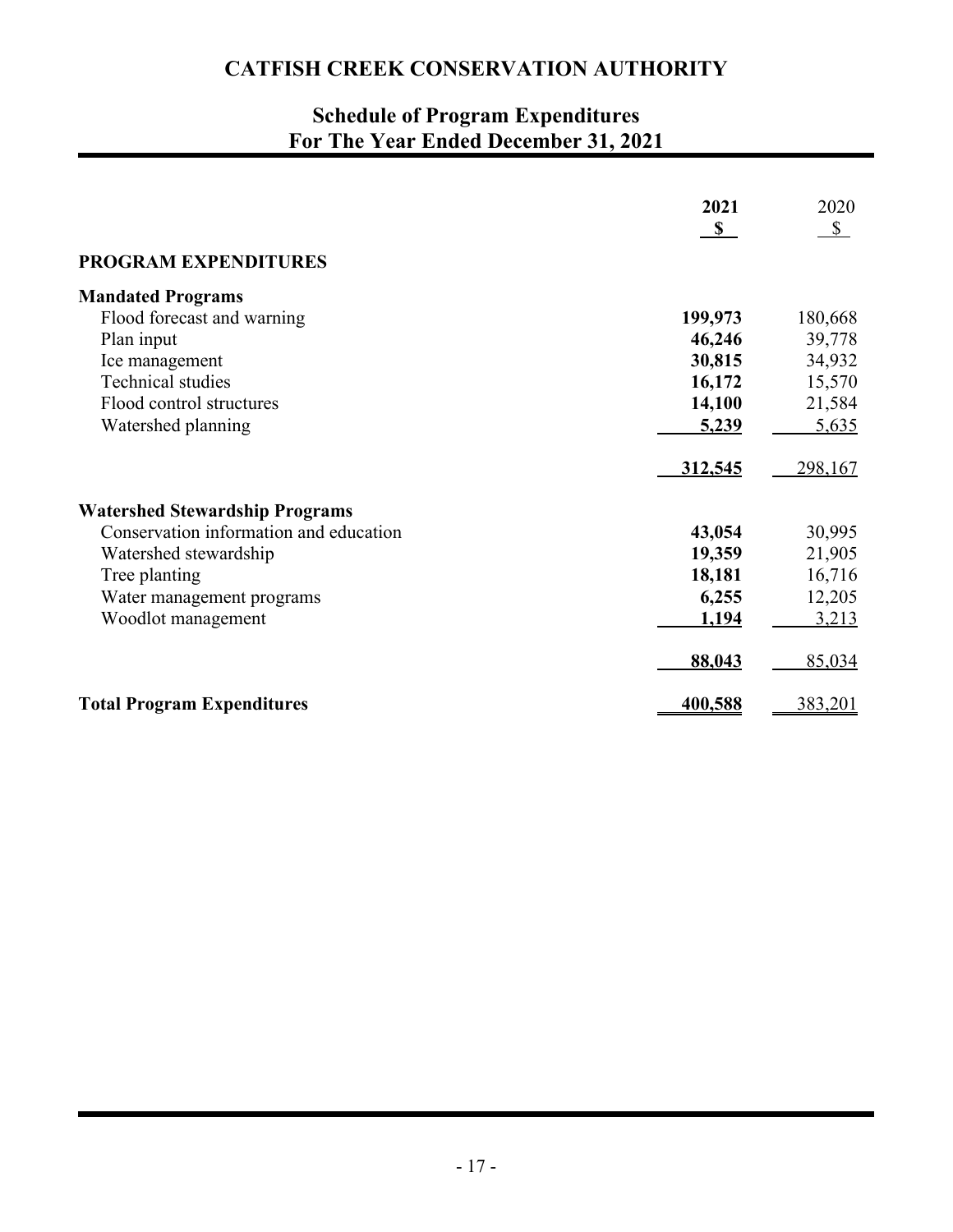# **Schedule of Other Expenditures For The Year Ended December 31, 2021**

### **Camping and Day Use**

|                                                  | 2021<br>$\mathbf S$ | 2020<br>$S_{-}$ |
|--------------------------------------------------|---------------------|-----------------|
| Campground wages                                 | 357,257             | 326,394         |
| Campground expenses                              | 145,291             | 134,297         |
| <b>Utilities</b>                                 | 73,493              | 70,353          |
| Maple syrup program                              | 11,755              | 36,834          |
|                                                  | 587,796             | 567,878         |
| <b>Special Projects, Surveys and Studies</b>     |                     |                 |
|                                                  | 2021                | 2020            |
|                                                  | $\mathbf S$         | $\sqrt{s}$      |
|                                                  |                     |                 |
| Other conservation lands                         | 78,850              | 40,006          |
| Special projects - other                         | 16,360              | 2,618           |
| Special projects - Springwater Conservation Area | 9,619               | 14,420          |
| Special projects - contract services             | 320                 | 1,160           |
|                                                  | 105,149             | 58,204          |
| <b>Motor Pool</b>                                |                     |                 |
|                                                  | 2021                | 2020            |
|                                                  | S                   | $\sqrt{s}$      |
|                                                  |                     |                 |
| Insurance and licences                           | 12,534              | 7,945           |
| Fuel                                             | 10,368              | 6,923           |
| Maintenance and general repairs                  | 6,803               | 7,675           |
|                                                  | 29,705              | 22,543          |
|                                                  |                     |                 |
| Less: internal charges for usage                 | (32, 045)           | (35,894)        |
|                                                  | (2,340)             | (13,351)        |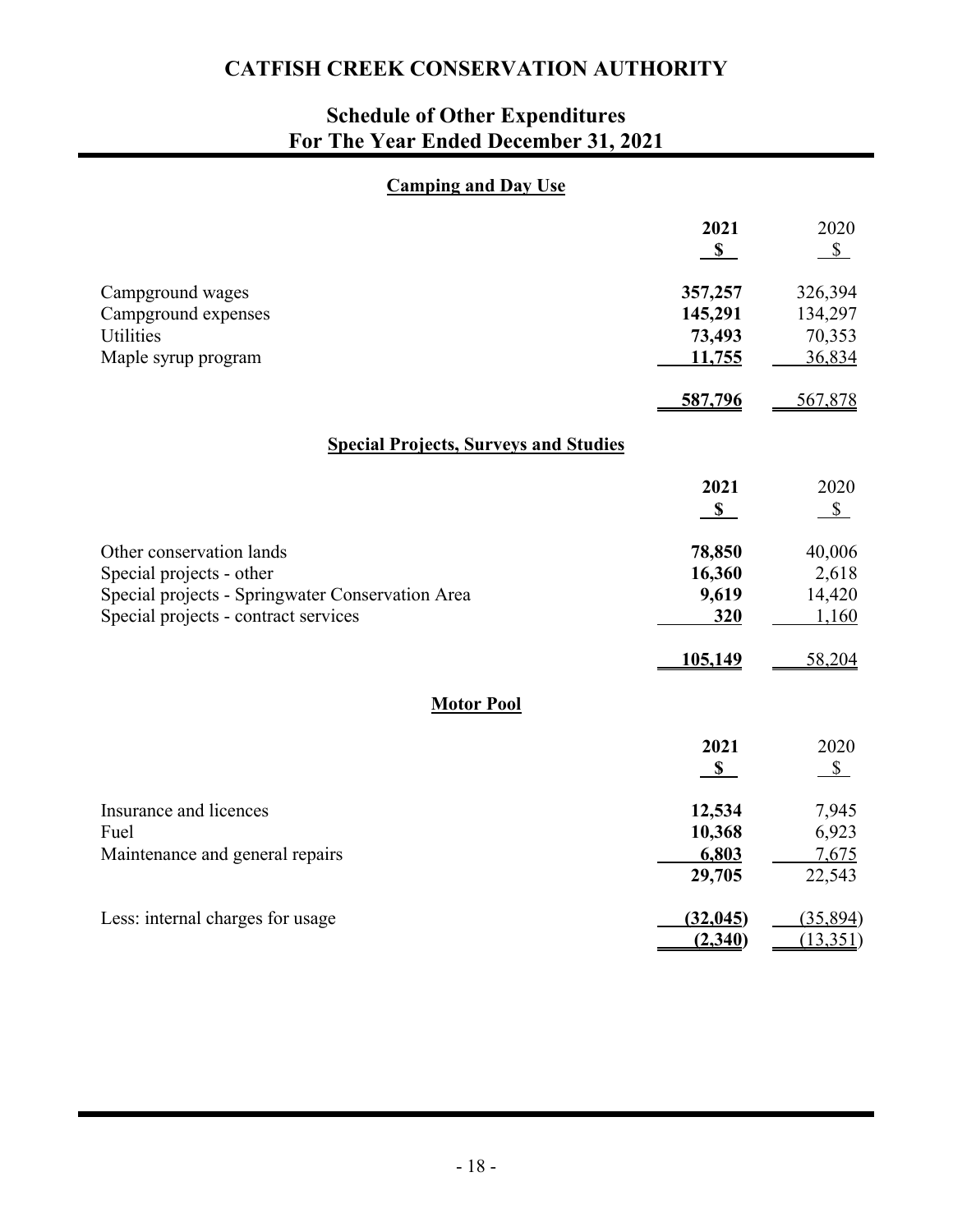# **Schedule of Administrative Expenditures For The Year Ended December 31, 2021**

|                                       | 2021<br>$\mathbf S$ | 2020<br>$\mathbb{S}^-$ |
|---------------------------------------|---------------------|------------------------|
| <b>WAGES AND BENEFITS</b>             |                     |                        |
| Administrative staff salaries         | 70,553              | 86,368                 |
| <b>Employee benefits</b>              | 15,053              | 20,831                 |
|                                       | 85,606              | 107,199                |
| <b>GENERAL EXPENSES</b>               |                     |                        |
| Professional fees                     | 26,685              | 9,255                  |
| <b>Conservation Ontario Levy</b>      | 19,400              | 19,797                 |
| Insurance and taxes                   | 5,731               | 5,156                  |
| General expenses                      | 2,008               | 3,704                  |
| Bank charges and interest             | 1,160               | 426                    |
|                                       | 54,984              | 38,338                 |
| <b>RENT AND UTILITY SERVICES</b>      |                     |                        |
| Telephone                             | 2,152               | 2,125                  |
| Light, heat, power and water          | 132                 | 132                    |
| Office cleaning and maintenance       | 44                  | 401                    |
|                                       | 2,328               | 2,658                  |
|                                       |                     |                        |
| <b>TRAVEL EXPENSES AND ALLOWANCE</b>  |                     |                        |
| Members allowances and expenses       | 5,892               | 5,625                  |
| Staff mileage and expenses            | 951                 | 293                    |
|                                       | 6,843               | 5,918                  |
| <b>EQUIPMENT PURCHASES AND RENTAL</b> |                     |                        |
| Equipment purchase and rental         | 3,436               | 4,659                  |
| Equipment maintenance                 | 2,203               | 2,372                  |
|                                       | 5,639               | 7,031                  |
| <b>MATERIAL AND SUPPLIES</b>          |                     |                        |
| Stationery and office supplies        | 1,731               | 1,426                  |
| Postage                               | 43                  | 1,656                  |
|                                       | 1,774               | 3,082                  |
|                                       | 157,174             | 164,226                |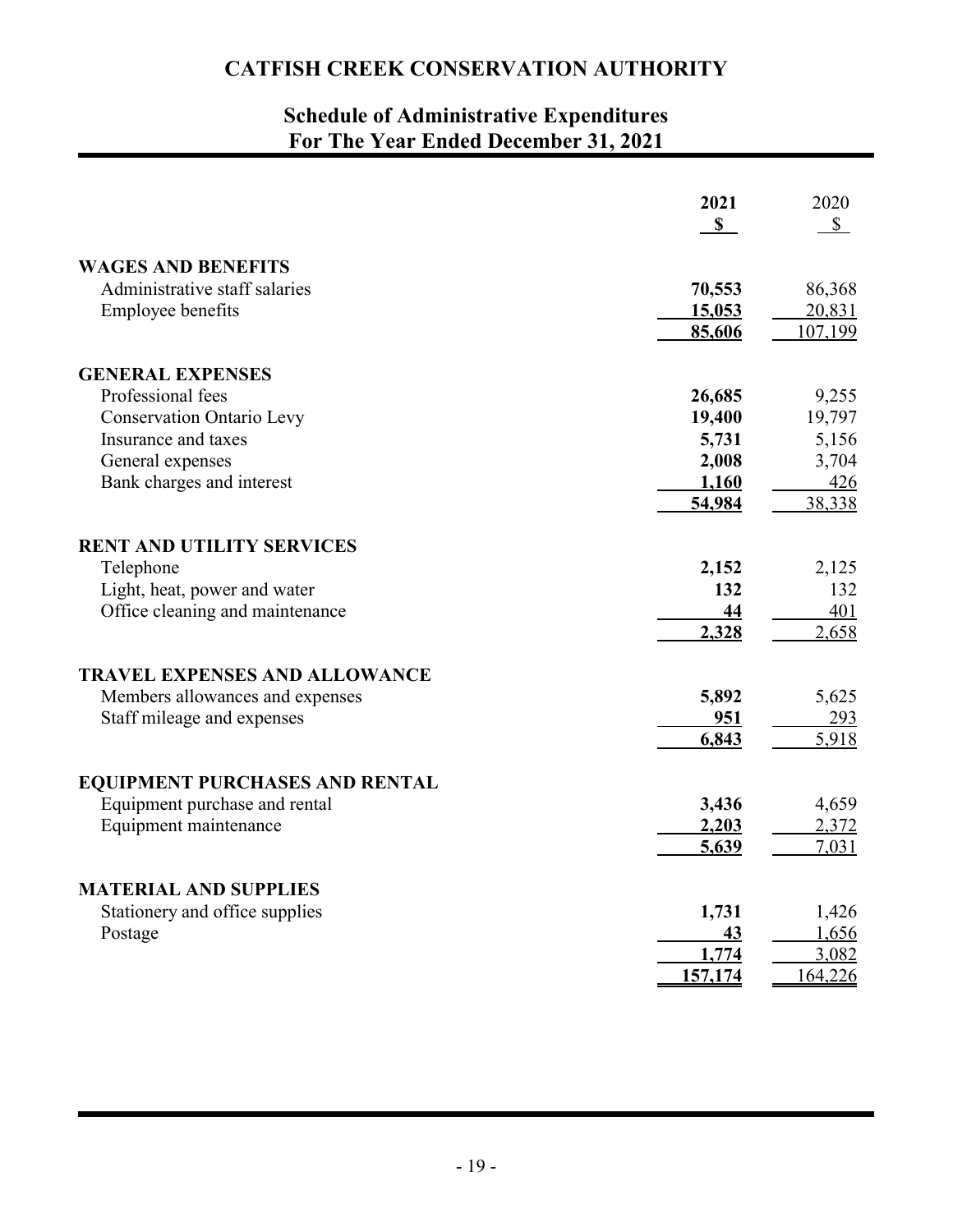## **Schedule of Tangible Capital Assets For The Year Ended December 31, 2021**

|                                                | Cost<br>Opening | Acquisitions | Disposals                | Cost<br>Ending | Accumulated<br>Amortization<br>Opening | Disposals      | Amortization | Accumulated<br>Amortization<br>Ending | Net Book<br>Value |
|------------------------------------------------|-----------------|--------------|--------------------------|----------------|----------------------------------------|----------------|--------------|---------------------------------------|-------------------|
| <b>ASSET TYPE</b>                              |                 |              |                          |                |                                        |                |              |                                       |                   |
| <b>Infrastructure Related</b>                  |                 |              |                          |                |                                        |                |              |                                       |                   |
| Land                                           | 891,436         |              | Ξ.                       | 891,436        |                                        |                |              |                                       | 891,436           |
| <b>Buildings</b>                               | 667,515         | 188,966      | $\overline{\phantom{a}}$ | 856,481        | 299,918                                | $\blacksquare$ | 15,261       | 315,179                               | 541,302           |
| Dams                                           | 216,100         |              | $\overline{\phantom{0}}$ | 216,100        | 105,773                                |                | 2,161        | 107,934                               | 108,166           |
| Bridges, boardwalks and                        |                 |              |                          |                |                                        |                |              |                                       |                   |
| other wood structures                          | 129,690         |              | $\blacksquare$           | 129,690        | 78,332                                 |                | 3,098        | 81,430                                | 48,260            |
| Water services and wells                       | 78,926          |              | $\overline{\phantom{a}}$ | 78,926         | 34,839                                 |                | 1,579        | 36,418                                | 42,508            |
| Hydro services                                 | 44,510          |              |                          | 44,510         | 6,675                                  |                | 890          | 7,565                                 | 36,945            |
|                                                | 2,028,177       | 188,966      |                          | 2,217,143      | 525,537                                |                | 22,989       | 548,526                               | 1,668,617         |
| <b>General Capital</b>                         |                 |              |                          |                |                                        |                |              |                                       |                   |
| Equipment                                      | 105,842         |              | $\blacksquare$           | 105,842        | 53,965                                 |                | 2,921        | 56,886                                | 48,956            |
| Vehicles                                       | 197,974         | 41,454       | 24,557                   | 214,871        | 160,660                                | 24,557         | 14,821       | 150,924                               | 63,947            |
|                                                | 303,816         | 41,454       | 24,557                   | 320,713        | 214,625                                | 24,557         | 17,742       | 207,810                               | 112,903           |
| Work In Progress                               | 98,997          | 168,295      | 54,899                   | 212,393        |                                        |                |              |                                       | 212,393           |
| <b>Total Tangible Capital</b><br><b>Assets</b> | 2,430,990       | 398,715      | 79,456                   | 2,750,249      | 740,162                                | 24,557         | 40,731       | 756,336                               | 1,993,913         |

See accompanying notes to the financial statements.